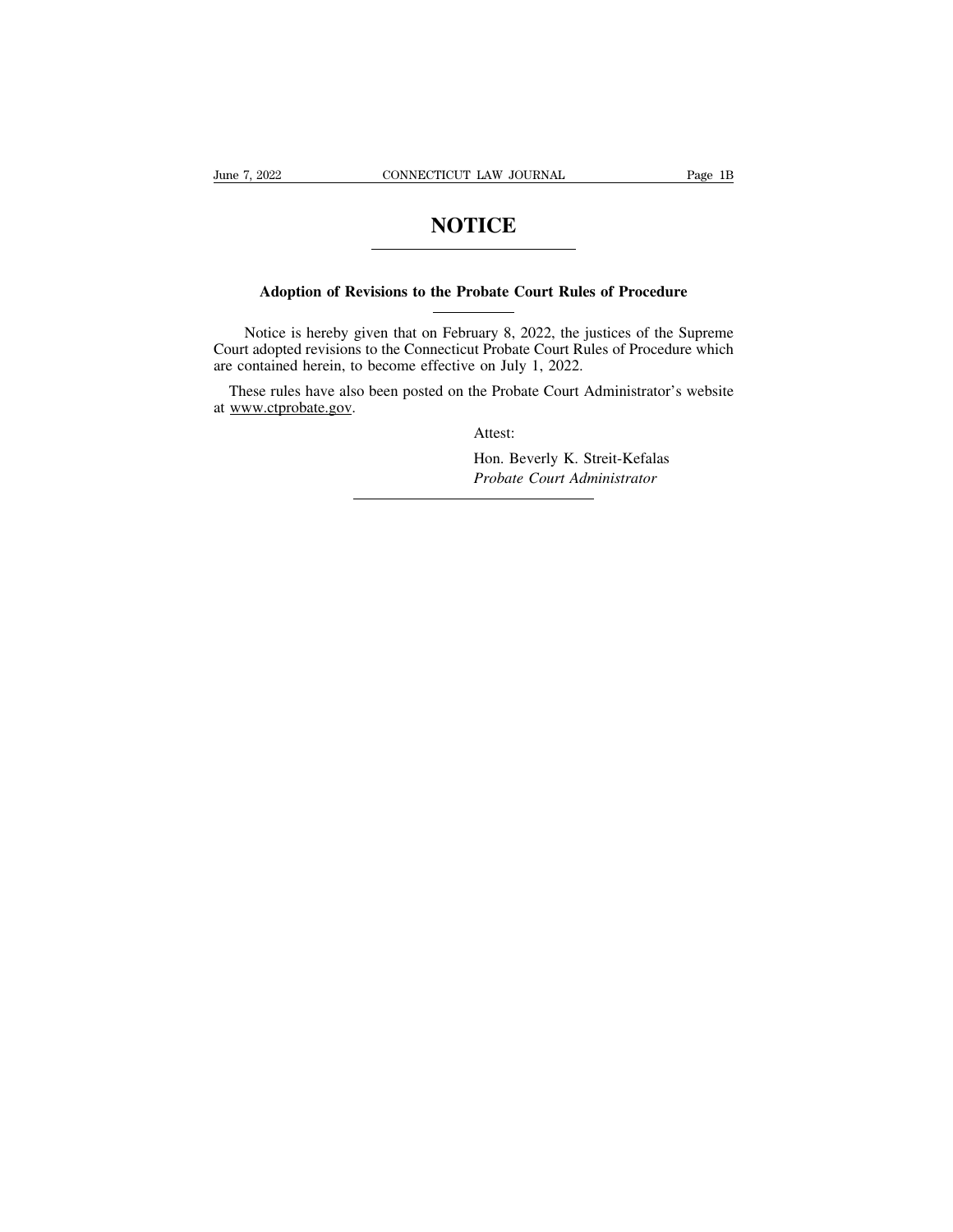# **CONNECTICUT LAW JOURNAL**<br> **Probate Court Rules of Procedure**<br> **Revisions Effective July 1, 2022 CONNECTICUT LAW JOURNAL**<br> **Revisions Effective July 1, 2022**<br> **Rule 1 EXAMER 19 THE 19 YOURNAL**<br> **Rules of Proced<br>
Fective July 1, 20<br>
Rule 1<br>
Finitions Section 1.1 Definitions**<br> **Section 1.1 Definitions**<br>
In these rules:<br>
(15) "Electronic signature", a

# **Definitions**

Section 1.1 Definiti<br>In these rules:<br>(15) "Electronic s<br>adopted by a person (15) ''Electronic signature'' means an electronic symbol or process executed<br>(15) ''Electronic signature'' means an electronic symbol or process executed<br>lopted by a person with the intent to sign the document- and does no **Solution:**<br>**Definitions**<br>In these rules:<br>(15) "Electronic signature" means an electronic symbol or process executed<br>or adopted by a person with the intent to sign the document. <u>and does not include</u><br>a juris number or con **Definitions**<br> **Definitions**<br>
In these rules:<br>
(15) "Electronic signature" means an electronic s<br>
or adopted by a person with the intent to sign the docu<br>
a juris number or conformed copy of a signature.<br>
(17) "Fiduciary"

(15) "Electronic signature" means an electronic symbol or process executed<br>(15) "Electronic signature" means an electronic symbol or process executed<br>opted by a person with the intent to sign the document- <u>and does not in</u> Section 1.1 Definitions<br>
In these rules:<br>
(15) "Electronic signature" means an electronic symbol or process executed<br>
or adopted by a person with the intent to sign the document- and does not include<br>
a juris number or co In these rules:<br>
(15) "Electronic signature" means an electronic symbol or process executed<br>
or adopted by a person with the intent to sign the document- and does not include<br>
a juris number or conformed copy of a signatu (15) "Electronic signature" means an electronic symbol or process executed<br>or adopted by a person with the intent to sign the document- and does not include<br>a juris number or conformed copy of a signature.<br>(17) "Fiduciary or adopted by a person with the intent to sign the document- and does not include<br>a juris number or conformed copy of a signature.<br>(17) "Fiduciary" means a person serving as an administrator, executor, conservator of the a juris number or conformed copy of a signature.<br>
a juris number or conformed copy of a signature.<br>
(17) "Fiduciary" means a person serving as an administrator, executor, conservator of the estate, conservator of the pers (17) "Fiduciary" means a person serving as an administrator, executor, conser-<br>of the estate, conservator of the person, guardian of an adult with intellectual<br>ility, guardian of the estate of a minor, guardian of the per vator of the estate, conservator of the person serving as an administrator, excetior, conservator of the estate, conservator of the person, guardian of an adult with intellectual disability, guardian of the person of a mi

valor of the estate, conservator of the person, guardian of an addit with intellectual disability, guardian of the estate of a minor, guardian of the person serving in any other role that the court deter-mines is fiduciary a minor, guardian of the estate of a minor, guardian of the person of a minor,<br>temporary custodian of the person of a minor, trustee or person serving in any other<br>role that the court deter-mines is fiduciary in nature. "E in any customal of the person of a minor, trastee of person serving<br>role that the court deter-mines is fiduciary in nature. "Exemplified cor<br>a copy of a document that has been authenticated by a court of competent<br>(47)(18) (18)(19) ''Financial report'' means a simplified form of competent jurisdiction.<br>
(17)(18) ''Fiduciary'' means a person serving as an administrator, executor,<br>
ervator of the estate, conservator of the person, guardian of (17)(18) "Fiduciary" means a person serving as an administrator, executor,<br>conservator of the estate, conservator of the person, guardian of an adult with<br>intellectual disability, guardian of the estate of a minor, guardi conservator of the estate, conservator of<br>intellectual disability, guardian of the estate animor, temporary custodian of the pers<br>a minor, temporary custodian of the pers<br>in any other role that the court determine<br> $(18)(19$ ectual disability, guardian of the estate of a minor, guardian of the person of<br>ectual disability, guardian of the estate of a minor, guardian of the person of<br>nor, temporary custodian of the person of a minor, trustee or

a minor, temporary custodian of the p<br>a minor, temporary custodian of the p<br>in any other role that the court determ<br> $(18)(19)$  "Financial report" mean<br>the requirements of rule 37 by which<br>about the management of an estate. y other role that the court determines is fiduciary in nature.<br>
(48)(19) "Financial report" means a simplified form of accounting equirements of rule 37 by which a fiduciary provides summary<br>
the management of an estate.<br> (48)(19) "Financial report" means a simplified form of accounting meeting<br>equirements of rule 37 by which a fiduciary provides summary information<br>t the management of an estate.<br>(49)(20) "Heir" means an individual who wou equirements of rule 37 by which a fiduciary provides summary information<br>t the management of an estate.<br>( $\frac{19)(20)}{1}$  "Heir" means an individual who would take any share of the estate<br>decedent who died intestate.<br> $\frac{29$ 

about the management of an estate.<br>  $(49)(20)$  "Heir" means an ind<br>
of a decedent who died intestate.<br>  $(29)(21)$  "Intestate" means hav<br>  $(21)(22)$  "Minor" has the mea<br>  $(22)(23)$  "Motion" means a writo the matter before the (19)(20) "Heir" means an individual who would take any share of the estate<br>decedent who died intestate.<br>(20)(21) "Intestate" means having died without a valid will.<br>(21)(22) "Minor" has the meaning provided in C.G.S. sect of a decedent who died intestate.<br>  $(20)(21)$  'Thtestate'' means having died without a valid will.<br>  $(21)(22)$  'Minor'' has the meaning provided in C.G.S. section 45a-604(4).<br>  $(22)(23)$  'Motion'' means a written filing seek  $(2\theta)(21)$ "Intestate" means having died wit<br>  $(2\theta)(22)$  "Minor" has the meaning provid<br>  $(229)(23)$ "Motion" means a written filing se<br>
to the matter before the court.<br>  $(23)(24)$ "News media" means an entity, or<br>
regularly e (24)(22) "Minor" has the meaning provided in C.G.S. section 45a-604(4).<br>
(22)(23) "Motion" means a written filing seeking court action that is incidental<br>
e matter before the court.<br>
(23)(24) "News media" means an entity,  $(22)(23)$ "Motion" means a written filing seeking court a<br>to the matter before the court.<br>to the matter before the court.<br> $(23)(24)$ "News media" means an entity, or representati-<br>regularly engaged in the gathering and disse

e matter before the court.<br>
(23)(24)''News media'' means an entity, or representative of an entity, that is<br>
arly engaged in the gathering and dissemination of news and is approved by<br>
ffice of the chief court administrat (23)(24)"News media" means an entity, or representative of an entity, that is<br>regularly engaged in the gathering and dissemination of news and is approved by<br>the office of the chief court administrator.<br>(24)(25)"News medi regularly engaged in the gathering and disse<br>the office of the chief court administrator.<br> $(24)(25)$ . News media coverage'' means<br>photographing a hearing or conference by ne<br> $(25)(26)$ . Nontaxable estate'' means the taxable

Frice of the chief court administrator.<br>  $(24)(25)'$ 'News media coverage'' means broadcasting, televising, recording or<br>
graphing a hearing or conference by news media.<br>  $(25)(26)'$ 'Nontaxable estate'' means the estate of a d  $(24)(25)$ "News media coverage" means broadcasting, televising, recording or<br>photographing a hearing or conference by news media.<br> $(25)(26)$ "Nontaxable estate" means the estate of a decedent whose Connecticut<br>taxable estate photographing a hearing or conference by news media.<br>
(25)(26) 'Nontaxable estate' means the estate of a decedent whose Connecticut taxable estate is less than or equal to the amount that is exempt from the Connecticut es  $(25)(26)'$ ''Montaxable estate'' means the estate of a decemble estate is less than or equal to the amount that is exempt tax under C.G.S. section 12-391.<br>  $(26)(27)'$  Party'' means a person having a legal or finance fore the (28)(22)''Person under view and interest in a proceed-<br>
(26)(27)''Party'' means a person having a legal or financial interest in a proceed-<br>
(26)(27)''Party'' means a person having a legal or financial interest in a proce estate tax under C.G.S. section 12-391.<br>
(26)(27) "Party" means a person having a legal or financial interest in a proceed-<br>
ing before the court, a fiduciary under section 4.2 and any other person whom the<br>
court determi  $(26)(27)'$  Party'' means a<br>ing before the court, a fiducia<br>court determines to be a party<br> $(27)(28)'$  Person'' means<br> $(28)(29)'$  Person under c<br>under C.G.S. section 45a-644<br>C.G.S. section 45a-646.<br> $(29)(30)'$  Personal surety<br>to

(29)(29)'' Personal surety'' means a surety that does not meet the requirements a conserved person whom the determines to be a party. The term has the same meaning as interested party. (27)(28)''Person'' means an individu the court determines to be a party<br>
court determines to be a party<br>  $(27)(28)'$  Person'' means<br>  $(28)(29)'$  Person under counder C.G.S. section 45a-644<br>
C.G.S. section 45a-646.<br>  $(29)(30)'$  Personal surety<br>
to be a corporate su  $(27)(28)'$  Person" means an individual or entity.<br>  $(28)(29)'$  Person under conservatorship" means a conserved person as defined<br>
r C.G.S. section 45a-644(h) or a person under voluntary representation under<br>
S. section 45a-6 (28)(29)<br>
"Person under conservatorship" in under C.G.S. section 45a-644(h) or a person under C.G.S. section 45a-644(h) or a person under C.G.S. section 45a-646.<br>
(29)(30)<br>
"Personal surety" means a surety to be a corpora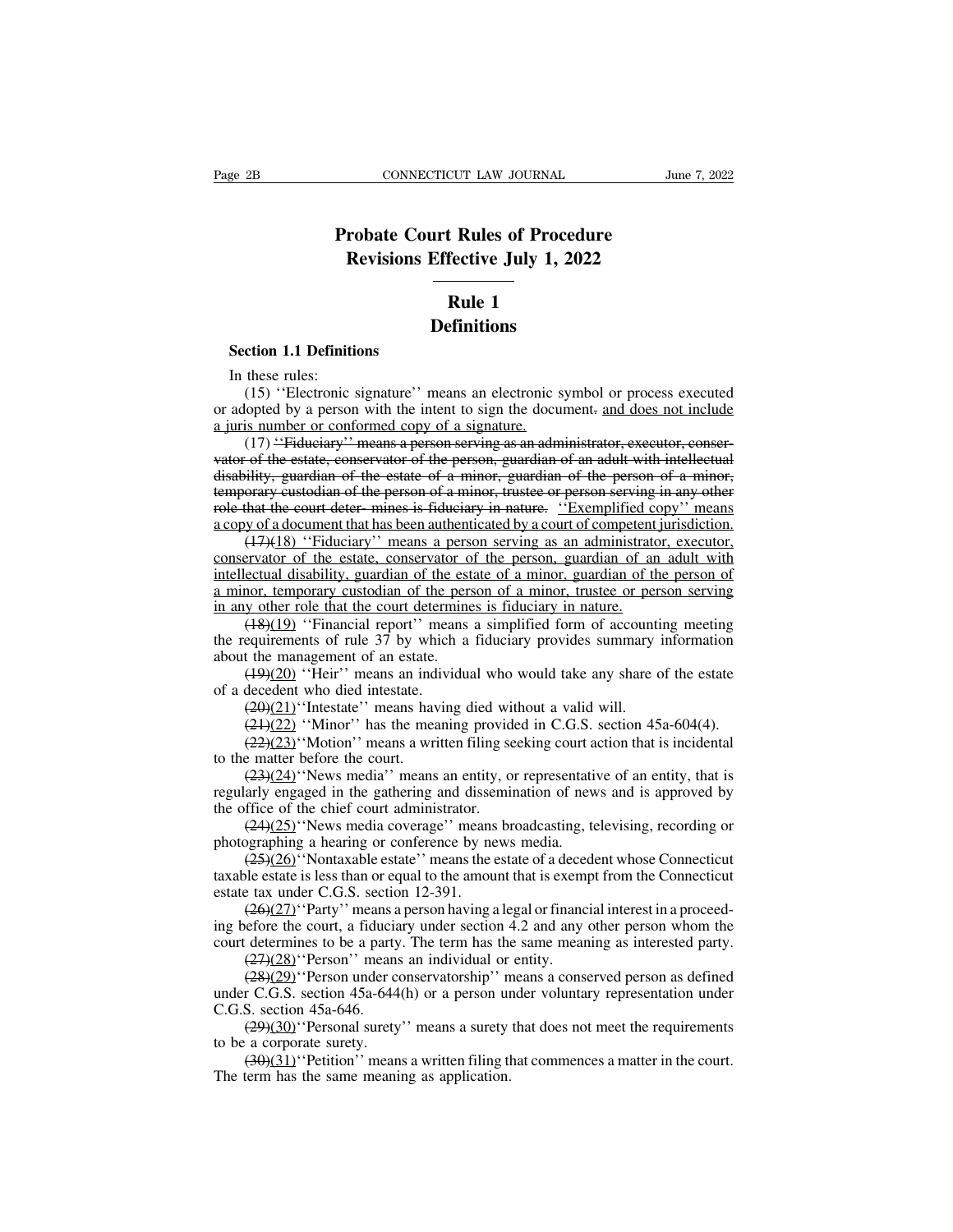(31)(32)<sup>\*</sup>Presumptive remainder beneficiary'' means a trust beneficiary who d be a distributee or permissible distributee of trust income or principal on the the beneficiary's interest is determined if: June 7, 2022 CONNECTICUT LAW JOURNAL Page 3B<br>  $(31)(32)$  Presumptive remainder beneficiary'' means a trust beneficiary who<br>
would be a distributee or permissible distributee of trust income or principal on the<br>
date the be June 7, 2022 CONNECTICUT LAW JOURN<br>  $\frac{(34)(32)^{6}}{2}$  (Presumptive remainder beneficiary'' n<br>
would be a distributee or permissible distributee of tradetermined if:<br>
(A) the trust terminated on the date; or<br>
(B) the inter (2022)<br>
CONNECTICUT LAW JOURNA<br>  $\frac{1}{2}$  (32) "Presumptive remainder beneficiary" m<br>
be a distribute or permissible distribute of trust<br>
beneficiary's interest is determined if:<br>
(A) the trust terminated on the date; or<br> (B)  $\frac{H(32)}{H(32)}$  'Presumptive remainder beneficiary'' means a trust beneficiary who be a distributee or permissible distributee of trust income or principal on the beneficiary's interest is determined if:<br>(A) the trus  $\frac{(31)(32)}{(21)(32)}$  (Presumptive remaind<br>would be a distributee or permissible<br>date the beneficiary's interest is det<br>(A) the trust terminated on 1<br>(B) the interests of the curre<br>causing the trust to terminate.<br> $\frac{(32)(33)}{($  $(31)(32)'$  'Presumptive remainder beneficiary'' means a trust beneficiary who<br>d be a distributee or permissible distributee of trust income or principal on the<br>the beneficiary's interest is determined if:<br>(A) the trust ter (34)(32) Tresumpluve remainder ocherriciary means a dust ocherriciary who d be a distributee or permissible distributee of trust income or principal on the the beneficiary's interest is determined if:<br>
(A) the trust termi

date the beneficiary's interest is determined if:<br>
(A) the trust terminated on the date; or<br>
(B) the interests of the current beneficiaries t<br>
causing the trust to terminate.<br>  $(\frac{32)(33)^{6}}{23!(34)^{6}}$ Probate bond'' has th (A) the trust terminated on the date; or<br>
(B) the interests of the current beneficiaries terminated on the date without<br>
ng the trust to terminate.<br>  $(32)(33)^{1}$ Probate bond" has the meaning provided in C.G.S. section 45a (A) the trus<br>
(B) the inte<br>
causing the trust to<br>  $(32)(33)^{18}$ Prob<br>  $(33)(34)^{18}$ Probate cour<br>  $(34)(35)^{18}$ Procedure.<br>  $(35)(36)^{18}$ Pub<br>  $(36)(37)^{18}$ Pur (35)(36) ''Probate bond'' has the meaning provided in C.G.S. section 45a-139.<br>
(32)(33)''Probate bond'' has the meaning provided in C.G.S. section 45a-139.<br>
(33)(34)''Probate court administrator'' means the individual hol ( $32$ )( $33$ )''Probate bond'' has the meaning provided in C.G.S. section 45a-139.<br>  $(33)$ ( $34$ )''Probate court administrator'' means the individual holding the office<br>
e probate court administrator of this state.<br>  $(34)$ ((33)(34) Trobate bond Thas the meaning provided in C.O.S. section 45a-159.<br>
(33)(34) Trobate court administrator" means the individual holding the office<br>
of the probate court administrator of this state.<br>
(34)(35) "Proba

(33)(38) 'Probate court administrator means the mutvidual holding the office e probate court administrator of this state.<br>
(34)(35) 'Probate Court Rules'' means the Connecticut Probate Court Rules ocedure.<br>
(35)(36) 'Publ

of the probate court<br>  $\frac{(34)(35)}{(36)(36)}$  "Probate"<br>  $\frac{(35)(36)}{(36)(37)}$  "Purpo<br>
last will and testame<br>  $\frac{(37)(38)}{(38)(39)}$  "Regis<br>
eFiling system.<br>
vate carrier, in-hand d (38)(36) "Public notice" has the meaning provided in C.G.S. section 45a-126.<br>(36)(37) "Public notice" has the meaning provided in C.G.S. section 45a-126.<br>(36)(37) "Purported will" means an instrument purporting to be a de

(35)(36) "Public notice" has the meaning provided in C.G.S. section 45a-126.<br>
(36)(37) "Purported will" means an instrument purporting to be a decedent's last will and testament and any codicil to it that has not been adm (39)(37) "Tubic flotce" has the meaning provided in C.O.S. section 45a-120.<br>
(36)(37) "Purported will" means an instrument purporting to be a decedent's<br>
will and testament and any codicil to it that has not been admitted accepts deferred payment of some or all of the proceeds of the settlement of a disputed or doubtful claim.<br>
(49)(41) "Taxable estate" means a person who has registered to use the eFiling system.<br>
(49)(40) "Send" means tra disk will and testanich and any<br>  $(37)(38)$  'Registered filer''<br>
eFiling system.<br>  $(38)(39)$ ''Send'' means tran<br>
vate carrier, in-hand delivery or ot<br>  $(39)(40)$ ''Structured settlem<br>
accepts deferred payment of sol<br>
disputed

(34)(39) "Registered Ther" inclusion and person who has registered to disc the discontries.<br>
(48)(39) "Send" means transmit by electronic means, United States mail, pri-<br>
(39)(40) "Structured settlement" means an arrangem (38)(39)"Send" means transmit by electronic means, United States mail, pri-<br>vate carrier, in-hand delivery or other commonly accepted method of communication.<br>(39)(40)"Structured settlement" means an arrangement under whi vate carrier, in-hand delivery or othe<br>  $(39)(40)$  "Structured settlemen<br>
accepts deferred payment of some<br>
disputed or doubtful claim.<br>  $(40)(41)$  "Taxable estate" me<br>
taxable estate exceeds the amount<br>
under C.G.S. sectio (49)(40)''Structured settlement'' means an arrangement under whist<br>  $(39)(40)$ ''Structured settlement'' means an arrangement under whists deferred payment of some or all of the proceeds of the setted or doubtful claim.<br>  $($ (43)(44) Substituted settlement Theats an analysine of which a claimant<br>to deferred payment of some or all of the proceeds of the settlement of a<br>ted or doubtful claim.<br>(40)(41)''Taxable estate'' means the estate of a dec disputed or doubtful claim.<br>
(40)(41)'Taxable estate'' means the estate of a dece<br>
taxable estate exceeds the amount that is exempt from the<br>
under C.G.S. section 12-391.<br>
(41)(42)'Testate'' means having died leaving a va

(49)(41) "Taxable estate" means the estate of a decedent whose Connecticut<br>le estate exceeds the amount that is exempt from the Connecticut estate tax<br>r C.G.S. section 12-391.<br>(44)(42) "Testate" means having died leaving trophetic exceeds the amount that is exempt from the Connecticut estate tax under C.G.S. section 12-391.<br>
(41)(42) "Testate" means having died leaving a valid will.<br>
(42)(43) "Trust beneficiary" means a person that has a and is identified as a trust protector, trust advisor, or beneficiary surrogate or as a person that has a present or future beneficial interest in a trust, whether vested or contingent.<br>  $(43)(44)$  "Trust protector" means  $(44)(42)$  "Testate" means have  $(42)(43)$  "Trust beneficiary" is<br> $(42)(43)$  "Trust beneficiary" is<br>cial interest in a trust, whether vee<br> $(43)(44)$  "Trust protector" m<br>ing instrument who is charged wi<br>and is identified as a (42)(43)''Trust beneficiary'' means a person that has a present or future benefi-<br>
(42)(43)''Trust beneficiary'' means a person that has a present or future benefi-<br>
(43)(44) ''Trust protector'' means a person identified ( $\frac{(43)(44)}{7}$  Thust behieve the last will almost a person ideal interest in a trust, whether vested or continge ( $\frac{(43)(44)}{7}$  "Trust protector" means a person ideal is identified as a trust protector, trust advisor pe ans a person that has a<br>d or contingent.<br>as a person identified i<br>protecting the interes<br>trust advisor, or bene<br>ment and any codicil<br>cedent.<br>**Rule 4**<br>**Parties** 

 $(44)(45)$ <sup>6</sup> Will<sup>6</sup> measure the last will and testam<br>the last will and testam<br>4.1 Parties<br>(a) Except as otherwise

## **Parties**

Section

**Parties<br>
Section**<br>
4.1 Parties<br>
(a) Except as otherwise permitted by the court, only a party may participate in<br>
proceeding before the court.<br>
(b) Special notice under C.G.S. section 45a-127 or The-listing of a person on Section<br>4.1 Parties<br>(a) Except as otherwise permitted<br>a proceeding before the court.<br>(b) Special notice under C.G.S. so<br>order of notice does not make the p Section<br>
4.1 Parties<br>
(a) Except as otherwise permitted by the court, only<br>
a proceeding before the court.<br>
(b) Special notice under C.G.S. section 45a-127 or T-<br>
order of notice does not make the person a party.<br> **Rule 5** by the court, only a j<br>
tion 45a-127 or The-1<br>
rson a party.<br> **Rule 5**<br> **Presentation;** External text as otherwise permitted by the court, only a party may participate in the section of the court.<br> **Representation and Appearance**<br> **Representation by Attorney and Appearance**<br> **Representation by Attorney and Ap** 

**Parties**<br>
4.1 Parties<br>
(a) Except as otherwise permitted by the court, only a party may participate in<br>
proceeding before the court.<br>
(b) Special notice under C.G.S. section 45a-127 or The-listing of a person on an<br>
der o **Self-represent<br>
Rule 5<br>
Self-represent<br>
Representation by Attorne<br>
Section 5.5 Form of appearance**<br>
(a) An appearance of an attorney shall:<br>
(b) list in the bording the name of the m

## **Self-representation;**

**Self-representation by Attorney**<br>**Representation by Attorney**<br>**Section 5.5 Form of appearance**<br>(a) An appearance of an attorney shall:<br>(1) list in the heading the name of the matt<br>d the date of the appearance; (1) Self-representation;<br>
Self-representation;<br>
Component and Appearance<br>
(1) list in the heading the name of the matter, the name of the Probate Court<br>
the date of the appearance; See Representation<br>Section 5.5 Form of appear<br>(a) An appearance of an attornant<br>(1) list in the heading the<br>and the date of the appearance;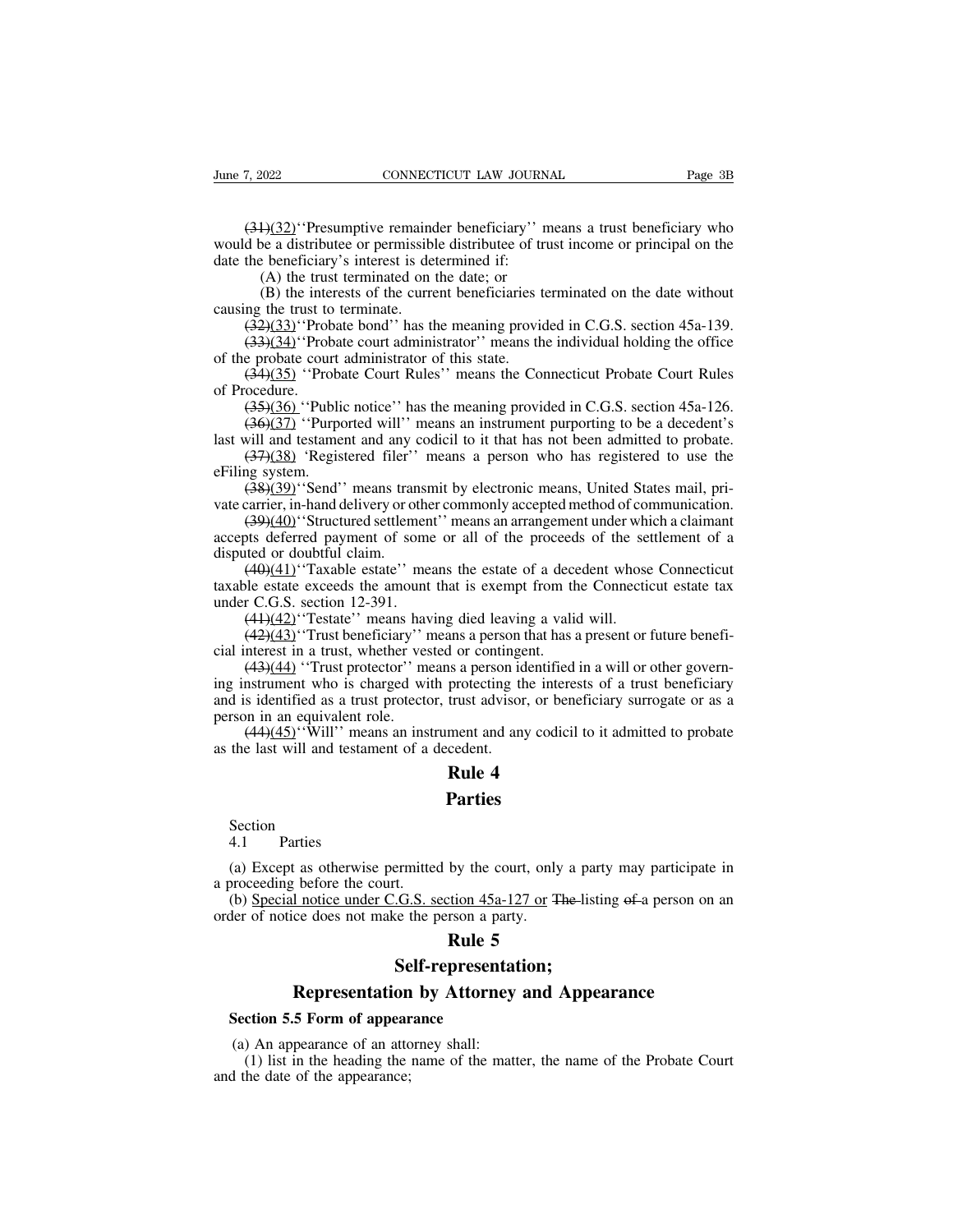(2) contain the name and mailing address of the client represented by the (3) be signed by the attorney making the appearance; attorney; (2) contain the name and mailing address of the client resp.<br>(3) be signed by the attorney making the appearance;<br> $\left(\frac{3}{4}\right)\left(4\right)$  contain the attorney's name, juris number, law firm.<br>I address and telephone number; an

(2) contain the name and mailing address of the client represented by the ney:<br>
(3) be signed by the attorney making the appearance;<br>
(3)(4) contain the attorney's name, juris number, law firm, mailing address,<br>
(4)(5) in (2) contain the name and mailing address of<br>attorney;<br>(3) be signed by the attorney making the appear<br>(3)(4) contain the attorney's name, juris number<br>email address and telephone number; and<br>(4)(5) indicate whether the ap (2) contain the name and mailing address of the client represented by the negy:<br>
(3) be signed by the attorney making the appearance;<br>  $\left(\frac{3}{4}\right)\left(\frac{4}{1}\right)$  contain the attorney's name, juris number, law firm, mailing a (2) contain the nareatorney:<br>
(3) be signed by the<br>
(3)(4) contain the a<br>
email address and teleph<br>
(4)(5) indicate whet<br>
appearance on file.<br>
(b) An attorney shall<br>
represented party and ce (3) be signed by the attorney making the appearance;<br>  $(3)(4)$  contain the attorney's name, juris number, law firm, mailing address,<br>
aail address and telephone number; and<br>  $(4)(5)$  indicate whether the appearance is filed

(3) be signed by the attorney making the appearance;<br>  $(3)(4)$  contain the attorney's name, juris number, law firm, mailing a<br>
email address and telephone number; and<br>  $(4)(5)$  indicate whether the appearance is filed in li (3)(4) contain the attorney's name, juris number, law firm, mailing address, aail address and telephone number; and (4)(5) indicate whether the appearance is filed in lieu of, or in addition to, an pearance on file. (b) A next detection in the university of the requirements, the first hind, maning distances,<br>email address and telephone number; and<br> $(4)(5)$  indicate whether the appearance is filed in lieu of, or in addition to, an<br>appearance (4)(5) indicate whether the appearance is filed in lieu of, or in addition to, an appearance on file.<br>
(b) An attorney shall send a copy of the appearance to each attorney and self-<br>
represented party and certify to the c represented party and certify to the court that<br>the court of the appearance on file.<br>(b) An attorney shall send a copy of the appearance party and certify to the court that<br>(c) If the appearance is in lieu of an appear<br>ne of the appearance to<br>ourt that the copy has<br>an appearance on file<br>he requirements of sul<br>whose appearance is to<br>ent.<br>**Rule 7**<br>**Requirements Filing Requirements**<br>**Filing Requirements**<br>**Filing Requirements**<br>**Filing Requirements**<br>**Filing Requirements**<br>**Filing Requirements**<br>**Filing Requirements** w appearance shari, in addition to the requirements<br>the new appearance to the attorney whose appearance<br>the court that the copy has been sent.<br>**Rule 7**<br>**Section 7.1 General filing requirements**<br>(a) Except as provided in se

(a) Except as provided in section 7.1<sub>a</sub>, a registered filer who has been granted<br>(a) Except as provided in section 7.1a, a registered filer who has been granted<br>iling access to a matter under section 22.2 shall effile all **EXECUTE:**<br> **EXECUTE:**<br> **EXECUTE:**<br> **EXECUTE:**<br> **EXECUTE:**<br> **EXECUTE:**<br> **EXECUTE:**<br> **EXECUTE:**<br> **EXECUTE:**<br> **EXECUTE:**<br> **EXECUTE:**<br> **EXECUTE:**<br> **EXECUTE:**<br> **EXECUTE:**<br> **EXECUTE:**<br> **EXECUTE:**<br> **EXECUTE:**<br> **EXECUTE:**<br> **EXECU Example 19 Filing Requirements**<br>Section 7.1 General filing requirements<br>(a) Except as provided in section 7.1a, a registered filer who has been granted<br>eFiling access to a matter under section 22.2 shall eFile all documen Section 7.1 Gene<br>
(a) Except as pro<br>
eFiling access to a 1<br>
the matter. A person<br>
in paper form.<br>
(b) A document f<br>
(1) be typed or Section 7.1 General filing requirements<br>
(a) Except as provided in section 7.1a, a registe<br>
iling access to a matter under section 22.2 shall<br>
e matter. A person without eFiling access to the<br>
paper form.<br>
(b) A document (1) except as provided in section 7.1a, a registered filer who has been granted and access to a matter under section 22.2 shall effile all documents relating to anatter. A person without effiling access to the matter shal Except as provided in section 7.1a, a registered fing access to a matter under section 22.2 shall eFile natter. A person without eFiling access to the matter form.<br>A document filed with the court shall:<br>(1) be typed or pri Figure 2012 and the matter under section 22.2 shall effile all documents relating to anatter. A person without effiling access to the matter shall file all documents relating to part form.<br>
A document filed with the court the matter. A person with<br>in paper form.<br>(b) A document filed w<br>(1) be typed or printe<br>(2) be signed in acco<br>(3) after the matter is<br>the matter; and<br>(4) satisfy the filing 1<br>(c) The court may accep

per form.<br>
A document filed with the court shall:<br>
(1) be typed or printed and, if submitted on paper, be prepared using ink;<br>
(2) be signed in accordance with section 7.4;<br>
(3) after the matter is commenced, refer to the (b) A document filed with the court shall:<br>
(1) be typed or printed and, if submitted on paper, be prepared using ink;<br>
(2) be signed in accordance with section 7.4;<br>
(3) after the matter is commenced, refer to the name t

(1) be typed or printed and, if submitted<br>(2) be signed in accordance with section<br>(3) after the matter is commenced, refer<br>the matter; and<br>(4) satisfy the filing requirements under<br>(c) The court may accept for filing a d (2) be signed in accordance with section 7.4;<br>
(3) after the matter is commenced, refer to the name that the court assigned<br>  $e$  matter; and<br>
(4) satisfy the filing requirements under governing statutes and these rules.<br> (3) after the matter is commenced, refer to the name that the court assigned<br>the matter; and<br>(4) satisfy the filing requirements under governing statutes and these rules.<br>(c) The court may accept for filing a document tha the matter; and<br>
(4) satisfy the filing requiremen<br>
(c) The court may accept for filing<br>
with the requirements of subsection<br>
(d) The court may require a party<br>
correct a document by substituting<br>
previously filed with the

(4) satisfy the filing requirements under governing statutes and these rules.<br>
(c) The court may accept for filing a document that is in substantial compliance<br>
th the requirements of subsection (b).<br>
(d) The court may re (c) statisty are ring requirements andce governing statistics and arese rates.<br>
(c) The court may accept for filing a document that is in substantial compliance<br>
with the requirements of subsection (b).<br>
(d) The court may (c) The coalt may accept for fining a document that is in sabsulantal compilance<br>with the requirements of subsection (b).<br>(d) The court may require a party <u>to file an amended or substituted document</u> to<br>correct a document (d) The court may require a party <u>to file an amended or substitute document</u> to correct a document by substituting a corrected or substituted document or page previously filed with the court.<br>
(e) If required by these ru The filing party shall send a copy of the filing to any party or attorney who requests the filing party to shall send a copy of the petition or document to each party and attorney of record and certify to the court that t previously filed with the content was<br>previously filed with the centrify to the pet<br>certify to the court than<br>filing party to send a c<br>the filing party shall self<br>it, free of charge.<br>**Section 7.1a Docum** (e) If required by these rules, a person filing a petition<br>and a copy of the petition or document to each party an<br>rtify to the court that the copy has been sent. If these<br>ing party to send a copy of the petition or docume rtify to the court that the copy<br>ing party to send a copy of the<br>e filing party shall send a copy<br>free of charge.<br>**Section 7.1a Documents not t**<br>A person may not eFile:<br>(1) an original will, codici<br>emplified copy of the wi

(1) party to send a copy of the petition or document to each party and attorney,<br>
iling party shall send a copy of the filing to any party or attorney who requests<br>
ee of charge.<br> **ction 7.1a Documents not to be eFiled**<br>
p the filing party shall send a copy of the filing to any party or attorney who requests<br>it, free of charge.<br>**Section 7.1a Documents not to be eFiled**<br>A person may not eFile:<br>(1) an original will, codicil or other testamenta it, free of charge.<br> **Section 7.1a Documents not to be eFil**<br>
A person may not eFile:<br>
(1) an original will, codicil or other<br>
exemplified copy of the will and record of<br>
estate under C.G.S. section  $45a-288$ ;<br>
(2) an ori **ction 7.1a Documents not to be eFiled**<br>person may not eFile:<br>(1) an original will, codicil or other testament<br>plified copy of the will and record of proceeding<br>e under C.G.S. section 45a-288;<br>(2) an original probate bond (1) an original will, codicil or other testamentary document, including an plified copy of the will and record of proceedings to commence an ancillary e under C.G.S. section 45a-288;<br>(2) an original probate bond or bond r A person may not e<br>
(1) an original w<br>
<u>exemplified copy of the</u><br>
estate under C.G.S. see<br>
(2) an original pro<br>
(3) an original rev<br>
of public health;<br>
(4) an original rev<br>
of public health; or (1) an original will, codicil or other testamentary document<u>, including an</u> phified copy of the will and record of proceedings to commence an ancillary  $\frac{e}{e}$  under C.G.S. section 45a-288;<br>(2) an original probate bond exemplified copy of the w<br>estate under C.G.S. section<br>(2) an original probate<br>(3) an original record<br>of public health;<br>(4) an original record<br>of public health; or<br>(5) a document that the

Figure 1. The content of the court of the under C.G.S. section 45a-288;<br>(2) an original probate bond or bond rider;<br>(3) an original record of adoption on a form publish<br>blic health;<br>(4) an original record of paternity on a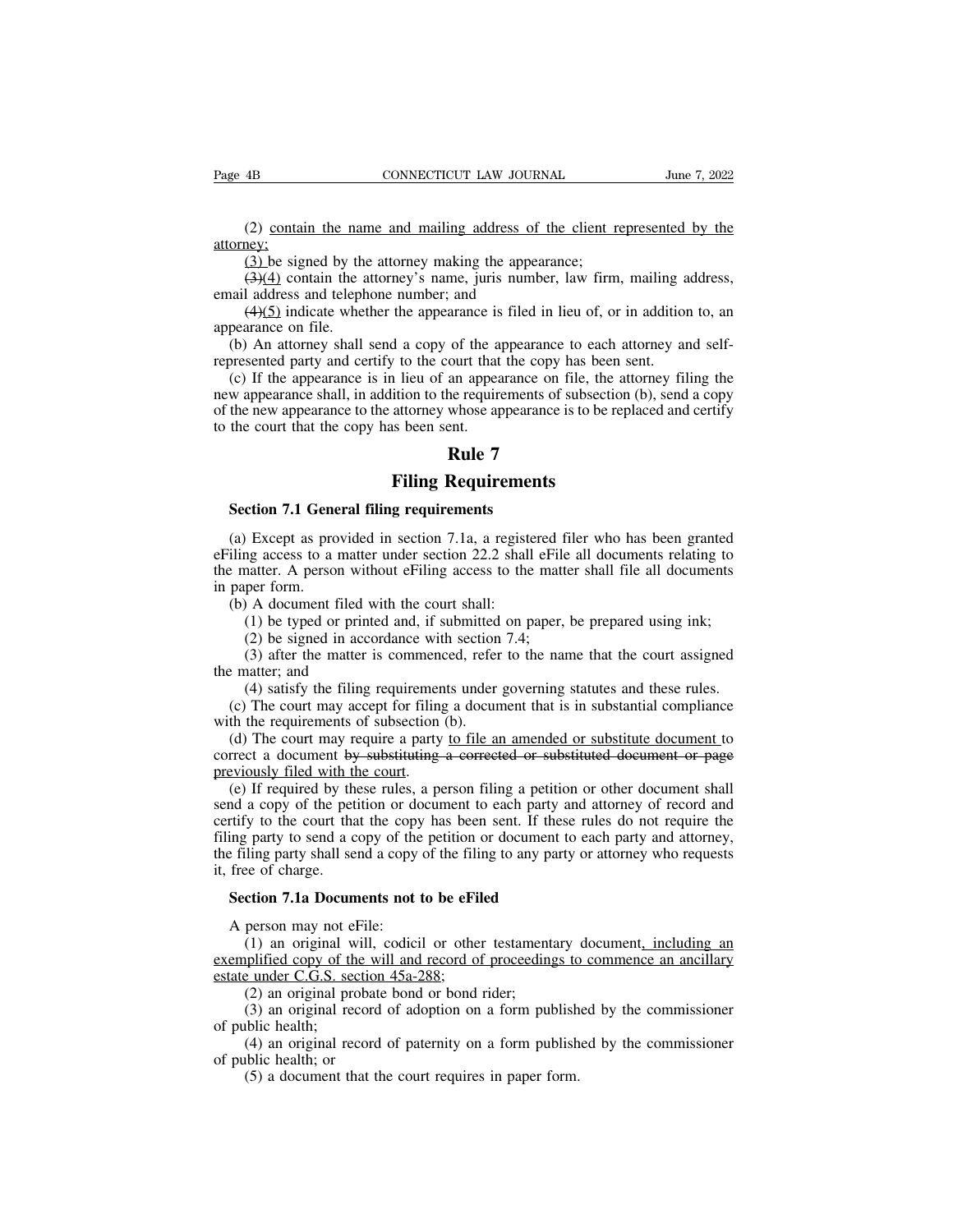## **Notice**

**SECTICUT LAW JOURNAL CONNECTICUT LAW JOURNAL Rule 8**<br> **Rule 8**<br> **Section 8.6 Streamline notice procedure**<br>
(a) The streamline notice procedure described in sum **Section 8.6 Streamline notice procedure**<br>(a) The streamline notice procedure described in subsections (b) through (f) is alternative method of notifying the parties of a pending petition. For the types matters described i **and Section 8.6 Streamline notice procedure**<br>
(a) The streamline notice procedure described in subsections (b) through (f) is<br>
an alternative method of notifying the parties of a pending petition. For the types<br>
of matter **Section 8.6 Streamline notice procedure**<br>(a) The streamline notice procedure described in subsections (b) through (f) is<br>an alternative method of notifying the parties of a pending petition. For the types<br>of matters descr **Notice**<br> **Section 8.6 Streamline notice procedure**<br>
(a) The streamline notice procedure described in subsections (b) through (f) is<br>
an alternative method of notifying the parties of a pending petition. For the types<br>
of **Section 8.6 St**<br>(a) The stream<br>an alternative me<br>of matters describ<br>under this sectio<br>these rules.<br>(b) When usin<br>the right to reque Section 8.6 Streamline notice procedure<br>
(a) The streamline notice procedure described in subsections (b) through (f) is<br>
alternative method of notifying the parties of a pending petition. For the types<br>
matters described (a) The streamline notice procedure described in subsections (b) through (f) is<br>an alternative method of notifying the parties of a pending petition. For the types<br>of matters described in subsections (g) and (h), use of t (a) The sucalified to the and alternative method of notif<br>of matters described in subsection<br>there this section satisfies a these rules.<br>(b) When using the streaml<br>the right to request a hearing t<br>notice under section 8.2. ancritanty included of notifying the parties of a pentung perturem. For the types matters described in subsections (g) and (h), use of the streamline notice procedure der this section satisfies a requirement for notice an

The court is set the court is set the court is section satisfies a requirement for notice and hearing under statute or rules.<br>
When using the streamline notice procedure, the court shall give notice of ight to request a he these rules.<br>
(b) When using the st<br>
the right to request a hear<br>
notice under section 8.2.<br>
(c) A notice of the right<br>
(1) the court will, a<br>
(2) the court must r<br>
date specified in the notic (2) the court shall give notice of ight to request a hearing to each person that the court determines is entitled to e under section 8.2.<br>
A notice of the right to request a hearing shall include a statement that:<br>
(1) the (b) When using the streamler holice prother right to request a hearing to each person<br>the right to request a hearing to each person<br>notice under section 8.2.<br>(c) A notice of the right to request a hea<br>(1) the court will,

(4) the court starting to each person that the court determines is entitled to e under section 8.2.<br>
(4) the court will, on written request of a party, schedule a hearing on the motion;<br>
(2) the court must receive the writ

request for a hearing is not request a hearing shall include a statement that:<br>
(1) the court will, on written request of a party, schedule a hearing on the<br>
motion or petition;<br>
(2) the court must receive the written req (c) A holice of the right to request a hearing shall include a statement that.<br>
(1) the court will, on written request of a party, schedule a hearing on the<br>
totion or petition;<br>
(2) the court must receive the written req (1) the court whit, on written request of<br>motion or petition;<br>(2) the court must receive the written re<br>date specified in the notice; and<br>(3) the court may approve the motion or p<br>request for a hearing is not received on (2) the court must receive the written request for a hearing on or before the te specified in the notice; and (3) the court may approve the motion or petition without a hearing if a written quest for a hearing is not rece

(2) the court must receive the written request for<br>date specified in the notice; and<br>(3) the court may approve the motion or petition wi<br>request for a hearing is not received on or before the da<br>(d) The court shall give n (3) the court may approve the motion or petition without a hearing if a written quest for a hearing is not received on or before the date specified in the notice.<br>(d) The court shall give notice of the right to request a request for a hearing is not received on or before the date specified in the notice.<br>
(d) The court shall give notice of the right to request a hearing at least ten days<br>
before the deadline to request a hearing.<br>
(e) If request for a hearing is not received on or before the date specified<br>(d) The court shall give notice of the right to request a hearing at<br>before the deadline to request a hearing.<br>(e) If the court receives a timely writte (a) The court shall give holie of the Fight to Equest a hearing at least ten tays<br>fore the deadline to request a hearing.<br>(e) If the court receives a timely written request for a hearing, the court shall<br>hedule a hearing a (e) If the court receives a timely written request for a hearing, the schedule a hearing and give notice of the hearing.<br>
(f) If the court does not receive a timely written request for a hearmay approve the motion or petit In the court receives a timely writted<br>the a hearing and give notice of the I<br>If the court does not receive a timely<br>approve the motion or petition. The court scheduling a hearing and giving n<br>Dexcept as provided in subsec Fraction and a literature<br>approve the moduli scheduling<br>bout scheduling<br>is Except as providure under this<br>(2) trusts.<br>(2) trusts. (i) If the court does not leceive a timely written request for a hearing, the court<br>ay approve the motion or petition. The court may not deny the motion or petition<br>thout scheduling a hearing and giving notice of the hear

may approve the motion of pethron. The court may not dery the motion<br>without scheduling a hearing and giving notice of the hearing.<br>(g) Except as provided in subsection (i), the court shall use the stre<br>procedure under th (1) an account of a guardian of the estate of a minor; (2) an account of a guardian of the estate of a minor; (1) decedents' estates; and (2) trusts.<br>
Except as provided in subsection (i), the court may use the edure under Except as provided in subsection (*i*), the court shart ase the streamline notice<br>cdure under this section in the following types of matters:<br>(1) decedents' estates; and<br>(2) trusts.<br>Except as provided in subsection (i), t (1) decedents'<br>
(2) trusts.<br>
(b) Except as pro<br>
procedure under the<br>
(1) an account<br>
(2) an account<br>
of the estate;<br>
(3) an account<br>
(4) a motion t (2) trusts.<br>
(2) trusts.<br>
(2) trusts.<br>
Except as provided in subsection (i), the court may use the streamline no<br>
dure under this section in the following types of matters:<br>
(1) an account of a guardian of the estate of a (2) transs.<br>
Except as provided in subsection (i), the court<br>
dure under this section in the following types<br>
(1) an account of a guardian of the estate of a<br>
(2) an account or petition to excuse an account us<br>
e estate;<br>

(1) an account of a guardian of<br>
(2) an account or petition to excuse<br>
of the estate;<br>
(3) an account of a guardian of<br>
(4) a motion to modify visitation<br>
(5) a motion to transfer a proba<br>
section 45a-599 or 45a-677(h);<br>

Except as provided in stablection (i), the court may use the steammine holice edure under this section in the following types of matters:<br>(1) an account of a guardian of the estate of a minor;<br>(2) an account or petition t (1) an account or a guardian or the estate or a minor,<br>
(2) an account or petition to excuse an account under rule 33.17 of a conservator<br>
e estate;<br>
(3) an account of a guardian of an adult with intellectual disability;<br>

The estate:<br>
(3) an account of a guardian of an adult with intellectu<br>
(4) a motion to modify visitation orders;<br>
(5) a motion to transfer a probate file between probat<br>
section 45a-599 or 45a-677(h);<br>
(6) a motion to tra (3) an account of a guardian of an adult with intellectual disability;<br>
(4) a motion to modify visitation orders;<br>
(5) a motion to transfer a probate file between probate courts under C.G.S.<br>
on 45a-599 or 45a-677(h);<br>
(6 (3) an account of a guardian of an addit while intertectual disability,<br>
(4) a motion to modify visitation orders;<br>
(5) a motion to transfer a probate file between probate courts under C.G.S.<br>
section 45a-599 or 45a-677(h (4) a motion to modify visitation otders,<br>
(5) a motion to transfer a probate file between probate courts under C.G.S.<br>
on 45a-599 or 45a-677(h);<br>
(6) a motion to transfer a contested children's matter to the Superior Cou

(3) a motion to transfer a probate the between probate courts under C.G.S.<br>section 45a-599 or 45a-677(h);<br>(6) a motion to transfer a contested children's matter to the Superior Court<br>under C.G.S. section 45a-623 or 45a-71 (6) a motion to transfer a contested children's matter to the Superior Court<br>der C.G.S. section 45a-623 or 45a-715(g); and<br>(7) a petition to transfer a conservatorship matter to another state or accept a<br>nsfer from anothe under C.G.S. section 45a-623 or 45a-715(g); and<br>
(7) a petition to transfer a conservatorship matter to another state or accept a<br>
transfer from another state under C.G.S. section 45a-667p or 45a-667q; and<br>
(8) a motion t (7) a petition<br>transfer from ano<br>(8) a motion<br>Court by a court<br>(i) The court sprocedure for a p<br>mines that:<br>(1) the matter<br>(2) public no (*i*) a petition to transfer a conservatorship matter to another state or accenter from another state under C.G.S. section 45a-667p or 45a-667q; and (8) a motion to transfer a children's matter to a Regional Children's Pr (8) a motion to transfer a children's matter to a Regional Children's<br>
(8) a motion to transfer a children's matter to a Regional Children's<br>
t by a court that does not participate in a children's court under rule<br>
The co (3) a motion to transfer a cindictributed to a Regional Cindictri s Frozate to the participate in a children's court under rule 18.5. The court shall schedule a hearing rather than using the streamline notice edure for a (i) The court shall schedule a hearing procedure for a proceeding specified in mines that:<br>(1) the matter is contested or requin (2) public notice is required to prot (3) the circumstances related to the a hearing with at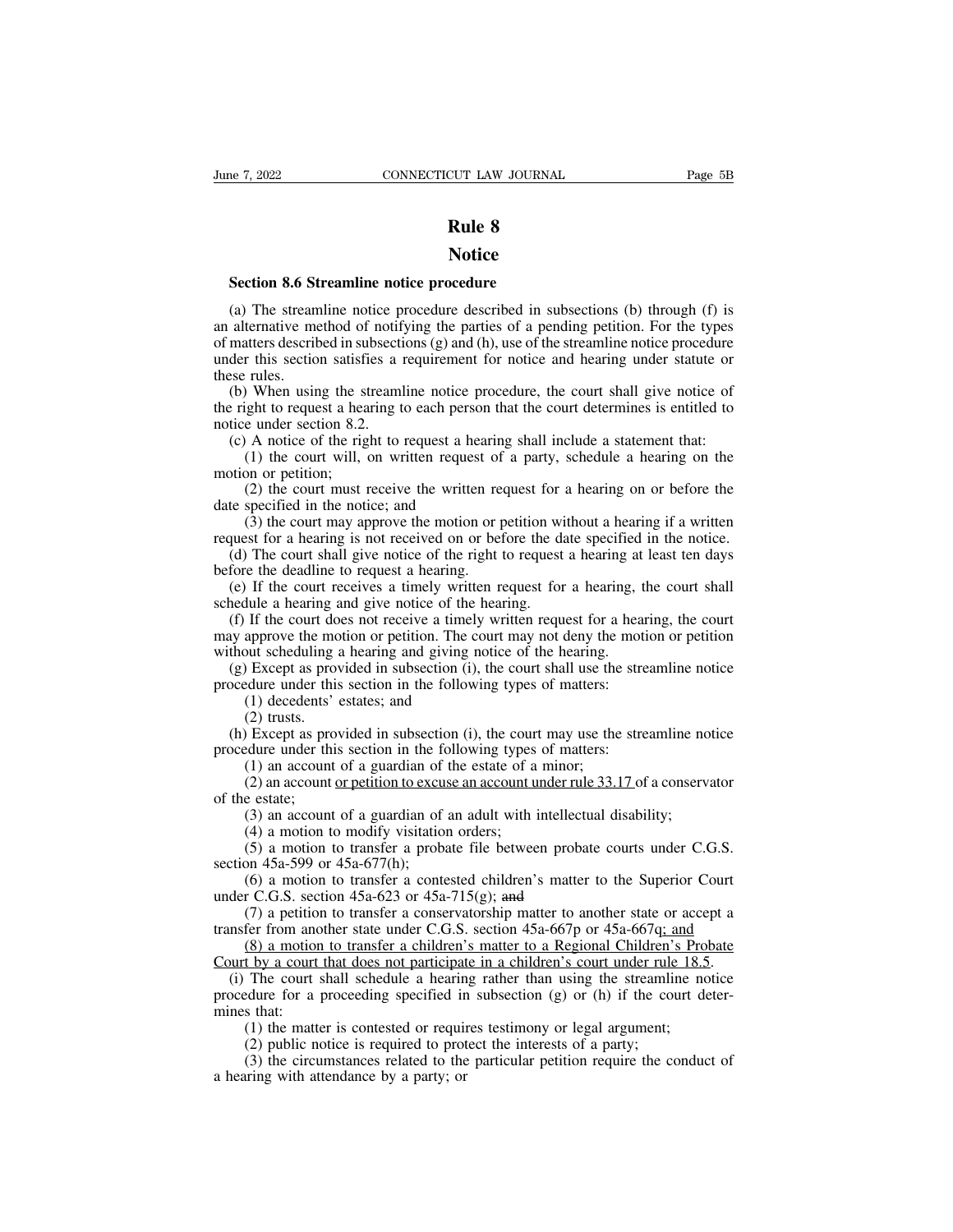(4) the matter involves the doctrine of cy pres or equitable deviation or the matter involves the doctrine of cy pres or equitable deviation or the muction of a document that affects a charitable beneficiary or interest. Page 6B CONNECTICUT LAW JOURNAL June 7, 20<br>
(4) the matter involves the doctrine of cy pres or equitable deviation or the construction of a document that affects a charitable beneficiary or interest.<br> **Rule 13 Rule 13**<br>**Rule 13**<br>**Rule 13**<br>**Rule 13**<br>**Rule 13**<br>**Rule 13 CONNECTICUT LAW JOURNAL** June 7, 2022<br>
ET INVOIVES the doctrine of cy pres or equitable deviation or the<br>
document that affects a charitable beneficiary or interest.<br> **Rule 13**<br> **Court-appointed Guardian Ad Litem**<br>
Idian (4) the matter involves the doctrine of cy pres or e<br>nstruction of a document that affects a charitable bene<br>**Rule 13**<br>**Court-appointed Guardian Ad**<br>Section<br>13.9 Guardian ad litem fees and expenses<br>Section 13.9 Guardian ad

Section<br>13.9 Guardian ad litem fees and expenses

Instruction of a document that affects a charitable beneficiary<br> **Rule 13**<br> **Section**<br>
<u>Section</u><br>
<u>Section 13.9 Guardian ad litem fees and expenses<br>
Section 13.9 Guardian ad litem fees and expenses<br>
The court shall determi</u> The court shall determine whether the guardian ad litem fees and expenses<br>The court shall determine whether the guardian ad litem fees and expenses<br>The court shall determine whether the guardian ad litem fees and expenses **Court-appointed Guardian Ad Litem**<br>13.9 Guardian ad litem fees and expenses<br>Section 13.9 Guardian ad litem fees and expenses<br>The court shall determine whether the guardian ad litem fees and expenses are<br>reasonable in ligh Section<br>13.9 Guardian ad litem fees and expenses<br>Section 13.9 Guardian ad litem fees and ex<br>The court shall determine whether the guardia<br>reasonable in light of the scope of appointment,<br>raises an objection to the fees or readed and expenses<br>
readed and expenses<br>
readed and expenses<br>
readed and litem<br>
propositions.<br> **Rule 18**<br> **Rule 18 The Matter of Matter between Probate Courts**<br> **Transfer of Matter between Probate Courts**<br> **Transfer of Matter between Probate Courts**<br> **Transfer of Matter between Probate Courts**<br> **Rule 18** The court shall determine whether the guardian ad litem fees and expenses are<br>
ssonable in light of the scope of appointment, whether or not an interested party<br>
ses an objection to the fees or expenses.<br> **Rule 18**<br> **Secti** 

# **Court**

(a) On motion of a party or on the court's own motion, a court that does not ticipate in a Regional Children's Probate Court may transfer a children's matter a children's court. **Fransfer of Matter between Probate Courts**<br>**Section 18.5 Transfer of children's matter to Regional Children's Probate**<br>Court<br>(a) On motion of a party or on the court's own motion, a court that does not<br>participate in a Re **Transfer o**<br>**Section 18.5 Transfer**<br>**Court**<br>(a) On motion of a par<br>participate in a Regional C<br>to a children's court.<br>(b) Before deciding a m<br>trative judge of the childre

(b) Before deciding a motion to transfer, the court's own motion, a court that does not transfer in a Regional Children's Probate Court is own motion, a court that does not tricipate in a Regional Children's Probate Court Section 18.5 Transfer of children's matter to Regional Children's Probate<br>Court<br>(a) On motion of a party or on the court's own motion, a court that does not<br>participate in a Regional Children's Probate Court may transfer a **Court**<br>
(a) On motion of a party or on the court's own motion, a court that does not<br>
participate in a Regional Children's Probate Court may transfer a children's matter<br>
to a children's court.<br>
(b) Before deciding a moti (a) On motion of a p<br>participate in a Regional<br>to a children's court.<br>(b) Before deciding a a<br>trative judge of the child<br>dren's court to handle tl<br>notice and hearing.<br>(c) A matter transferre<br>or a judge who participa (a) On motion or a party of on the court s own motion, a court that does not<br>ticipate in a Regional Children's Probate Court may transfer a children's matter<br>a children's court.<br>(b) Before deciding a motion to transfer, t participate in a Regional Cintuities in to boat Court inay to a children's court.<br>
(b) Before deciding a motion to transfer, the court shall<br>
trative judge of the children's court concerning the resourched<br>
and hearing.<br>
( Frocate Court hay transfer, the court hall concerning the resource<br>
The court may act on is<br>
section may be heard b<br>
ildren's court.<br> **Rule 22**<br> **eFiling** 

tice and hearing.<br>
(c) A matter transferred under this section may be h<br>
a judge who participates in the children's court.<br> **Rule 22**<br> **Section 22.2 eFiling access in a matter**<br>
(a) No person may access an existing matter

## **eFiling**

(a) No person may access an existing matter through the eFiling system unless<br>(a) No person may access an existing matter through the eFiling system unless<br>experson is:<br>(4)-a registered filer who has requested eFiling acce **Section 22.2 eFil**<br>
(a) No person mathe person is:<br>
(1) a registered<br>
(1) a party; or (1) a registered filer who has requested eFiling access to the matter; and is:<br>(1) a party; or<br>(2) an attorney for a party in the matter; or<br>(2) an attorney for a party in the matter; or **ction 22.2 eFiling ac**<br>
(No person may acce<br>
erson is:<br>
(1) a registered filer v<br>
(1) a party; or<br>
(2) an attorney <u>for a</u> (3) a guardian ad liter (1) an applying access in a matter<br>(1) No person may access an existing matter through<br>erson is:<br>(1)-a registered filer who has requested eFiling acc<br>(1) a party; or<br>(2) an attorney for a party in the matter; or<br>(3) a gua

(4) a guardian additional and the matter<br>
(3) a person may access an existing matter through the<br>
erson is:<br>
(4)-a registered filer who has requested effiling access<br>
(1) a party; or<br>
(2) an attorney for a party in the ma No person may access an existing matter through the eFiling system unless<br>erson is:<br> $(1)$ -a registered filer who has requested eFiling access to the matter; and <u>is:</u><br> $(1)$  a party; or<br> $(2)$  an attorney for a party in the

(a) NO person may access an existing matter unough the erring system<br>the person is:<br>(1) a party; or<br>(2) an attorney for a party in the matter; or<br>(3) a guardian ad litem for a party in the matter;<br>(4) an auditor appointed (4)-a registered filer who has requested eFiling access to the matter; and is:<br>
(1) a party; or<br>
(2) an attorney for a party in the matter; or<br>
(3) a guardian ad litem for a party in the matter;<br>
(4) an auditor appointed

 $(1)$  a party; or<br>  $(2)$  an attorney<br>  $(3)$  a guardian<br>  $(4)$  an auditor<br>
the probate court a<br>  $(5)$  a Connection<br>
in the matter.<br>
(b) By requesting (1) a party, or<br>
(2) an attorney for a party in the matter; or<br>
(3) a guardian ad litem for a party in the matter;<br>
(4) an auditor appointed by the court under C.G.S. section 45a-175(f) or by<br>
e probate court administrato (2) an atomey <u>for a party in the matter</u>, or<br>
(3) a guardian ad litem for a party in the matter;<br>
(4) an auditor appointed by the court under C.G.S. section 45a-175(f) or by<br>
the probate court administrator under C.G.S.  $(4)$  an auditor app<br>the probate court admi<br> $(5)$  a Connecticut s<br>in the matter.<br>(b) By requesting elf<br>notices, decrees and oth<br>in statute or rule.<br>(c) The court shall a<br>matter on verification 1 (a) an addition appointed by the court under C.G.S. section 45a-175(1) or by<br>
e probate court administrator under C.G.S. section 45a-181; or<br>
(5) a Connecticut state agency that is a party or has a statutory duty or oblig (5) a Connecticut state agency that is a party or has a statutory du<br>in the matter.<br>(b) By requesting eFiling access, a person agrees to receive eSer<br>notices, decrees and other documents and to waive any other form of<br>in (b) a connected state agency that is a party of mas a statutory duty of oongation<br>the matter.<br>(b) By requesting eFiling access, a person agrees to receive eService of filings,<br>tices, decrees and other documents and to wai (b) By requesting eFiling access, a person<br>notices, decrees and other documents and to<br>in statute or rule.<br>(c) The court shall approve a person's r<br>matter on verification that the person is a j<br>(d) The court shall approve (2) appointment of the attorney's appearance on behalf of a party in the matter;<br>(3) admission of an out-of-state attorney's request for eFiling access to an existing<br>or on verification that the person's request for eFilin

tute or rule.<br>The court shall approve a person's request for eFiling access to an existin<br>or on verification that the person is a party to the matter.<br>The court shall approve an attorney's request for provide eFiling acces The court shall approve a person's request for eFiling access to an existing<br>er on verification that the person is a party to the matter.<br>The court shall approve an attorney's request for provide eFiling access to<br>isting m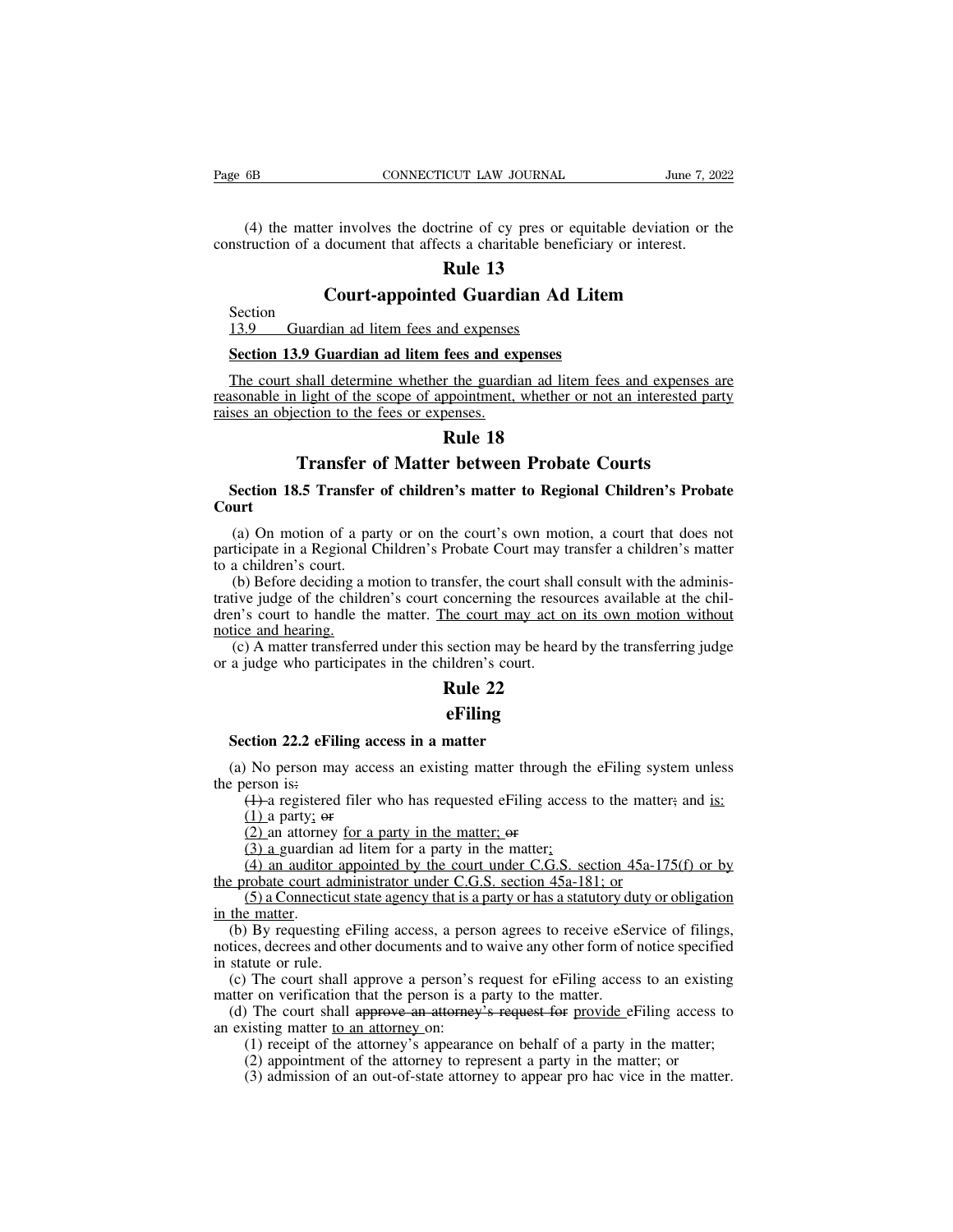(e) The court shall approve the request of a court-appointed guardian ad litem<br>
(e) The court shall approve the request of a court-appointed guardian ad litem<br>
(f) Court approval is not required to eFile a petition that co For example the country of the contract contract the example of the example of the equest of for effiling access to an existing matter.<br>(f) Court approval is not required to effile a or an appearance as an attorney in a ma (e) The court shall approve the request of a court-appointed guardian ad litem<br>
(e) The court shall approve the request of a court-appointed guardian ad litem<br>
(f) Court approval is not required to eFile a petition that co June 7, 2022<br>
CONNECTICUT LAW JOU<br>
(e) The court shall approve the request of a corting access to an existing matter.<br>
(f) Court approval is not required to eFile a petit<br>
or an appearance as an attorney in a matter.<br>
(g) (e) The court shall approve the request of a court-appointed guardian ad litem<br>
refiling access to an existing matter.<br>
(f) Court approval is not required to effile a petition that commences a new matter<br>
an appearance as (e) The court shall approve the request of a court-appointed gua<br>for eFiling access to an existing matter.<br>(f) Court approval is not required to eFile a petition that commence<br>or an appearance as an attorney in a matter.<br> Exerces of a court-appoiter.<br> **Rule 30**<br> **Rule 30**<br> **Rule 30**<br> **Rule 30**<br> **Rule 30**<br> **Rule 30**<br> **Rule 30** 

Equest of a court-appointed<br>ing matter.<br>quired to eFile a petition that comm<br>ey in a matter.<br>nder C.G.S. section 45a-175(f) or<br>or's report is filed with the court.<br>**Rule 30**<br>**Decedents' Estates**<br>tition to access safe depos

Section

 $\frac{30.27}{20.27}$  Where to file petition to access safe deposit box to search for will or<br>Section<br>Section 20.10 When syncatry or edministrator to submit financial manner<br>Section 20.10 When syncatry or edministrator to sub Erning access until the at<br>30.27 Where to fil<br>cemetery deed<br>Section 30.19 When **Section**<br>
Section<br>
30.27 Where to file petition to access safe deposit box to search for will or<br> **Section 30.19 When executor or administrator to submit financial report**<br>
account Section<br>
30.27 Wher<br>
cemetery deed<br>
Section 30.19<br>
or account<br>
(a) An executor

Section<br>
30.27 Where to file petition to access safe deposit box to search for will or<br> **netery deed**<br> **Section 30.19 When executor or administrator to submit financial report**<br> **account**<br>
(a) An executor or administrator 30.27 Where to file petition to access safe deposit box to search for will or<br>cemetery deed<br>Section 30.19 When executor or administrator to submit financial report<br>or account<br>(a) An executor or administrator shall submit a Section 30.19 When executor or administrator to submit financial report<br>or account<br>(a) An executor or administrator shall submit a final financial report or account<br>when the executor or administrator has completed settleme

(a) An executor or administrator to submit financial report account<br>(a) An executor or administrator shall submit a final financial report or account<br>en the executor or administrator has completed settlement of a decedent **Section 30.19 When executor or administrator to submit financial report** or account<br>or account<br>(a) An executor or administrator shall submit a final financial report or account<br>when the executor or administrator has comp or account<br>
(a) An executor or administrator shall submit a final financial report or account<br>
when the executor or administrator has completed settlement of a decedent's estate<br>
or when the executor or administrator seeks (a) An executor or administrator shall submit a final financial report or account<br>when the executor or administrator has completed settlement of a decedent's estate<br>or when the executor or administrator seeks to resign or (a) An executor or administrator shan submit a rinal mianciar report or account<br>when the executor or administrator has completed settlement of a decedent's estate<br>or when the executor or administrator seeks to resign or is when the executor or administrator has completed settement or a diversion of when the executor or administrator seeks to resign or is remove (b) The fiduciary of the estate of an executor or administrator administrator's a (b) The fiduciary of the estate of an executor or administrator who dies while ministering a decedent's estate shall file a final financial report or account on behalf the deceased executor or administrator. A successor ex (b) The Hudchary or the estate or an executor or administrator who dies while<br>administering a decedent's estate shall file a final financial report or account on behalf<br>of the deceased executor or administrator. A successo administering a decedent sestate sharm in the of the deceased executor or administrato appointed for the original decedent's estace account on behalf of the deceased executor or at (c) On motion of a party or on the course not decreased executor or administrator. A successor executor or administrator<br>count on behalf of the deceased executor or administrator if no fiduciary has been<br>oointed for the deceased executor or administrator's estate.

solution of the deceased executor or administrator if no fiduciary has been<br>appointed for the deceased executor or administrator if no fiduciary has been<br>appointed for the deceased executor or administrator's estate.<br>(c) O (c) On motion of a party or on the court's own motion, the court may direct the ecutor or administrator to file an interim financial report or account if necessary protect the interests of the estate.<br>
(d) An executor or a

45a-383. executor or administrator to file an<br>to protect the interests of the estate<br>(d) An executor or administrator<br>simultaneously with a petition for da<br>45a-383.<br>**Section 30.27 Where to file pet<br>will or cemetery deed**<br>A petition (d) An executor or administrator may submit a final financial report or account<br>nultaneously with a petition for determination of insolvency under C.G.S. section<br>a-383.<br>**Section 30.27 Where to file petition to access safe** (d) An executor or administrator may submit a final financial report or account<br>simultaneously with a petition for determination of insolvency under C.G.S. section<br>45a-383.<br>**Section 30.27 Where to file petition to access** 

(1) in the court for the petition to access safe deposit box to search for<br>por cemetery deed<br>petition to access a safe deposit box to search for a will or cemetery deed<br>be filed:<br>(1) in the court for the probate district ection 30.27 Where to file petition to access safe deposit box to search for<br>or cemetery deed<br>petition to access a safe deposit box to search for a will or cemetery deed<br>be filed:<br>(1) in the court for the probate district Solution School School School School School School School School School School School School School School School School School School School School School School School School School School School School School School Sch

Section 30.27 Where to file petition to access safe deposit box t<br>will or cemetery deed<br>A petition to access a safe deposit box to search for a will or ce<br>may be filed:<br>(1) in the court for the probate district in which th 45a-287 or 45a-303 if the decedent was not a Connecticut resident.<br>
45a-287 or 45a-303 if the decedent was not a Connecticut resident.<br>
45a-287 or 45a-303 if the decedent was not a Connecticut resident.<br>
45a-287 or 45a-30 Exteed the deposit box to search for a will<br>probate district in which the deced<br>ceedent was a Connecticut resident.<br>bate district meeting the requirement<br>ceedent was not a Connecticut resid<br>**Rule 31**<br>**Estate Tax Matters**<br>f

(2) in the court for a probate district meeting the requirements of C.G.S. section 45a-287 or 45a-303 if the decedent was not a Connecticut resident.<br> **Rule 31**<br> **Section 31.3 Valuation of property for nontaxable estates**<br>

(a) Except as provided in subsection (c), a person filing a DRS Form CT-706<br>
(a) Except as provided in subsection (c), a person filing a DRS Form CT-706<br>
(a) Except as provided in subsection (c), a person filing a DRS Form **Estate Tax Matters**<br> **NT For a nontaxable estates**<br>
(a) Except as provided in subsection (c), a person filing a DRS Form CT-706<br>
NT for a nontaxable estate shall substantiate the fair market value of real property<br>
requir **Estate Tax Matters**<br>**Estate Tax Matters**<br>(a) Except as provided in subsection (c), a person filing a DRS Form CT-706<br>NT for a nontaxable estate shall substantiate the fair market value of real property<br>required to be repo **Estate Tax Matters**<br> **CERCT CONTEX CONTEX CONTEX CONTEX CONTEX CONTEX CONTEX CONTEX CONTEX CONTEX CONTEX CONTEX CONTEX CONTEX CONTEX CONTEX CONTEX CONTEX CONTEX CONTEX CONTEX CONTEX CONTEX CONTEX CONTEX CONTEX CONTEX CONT** (2) information of property for nontaxable estates<br>
(2) Except as provided in subsection (c), a person filing a DRS Form CT-706<br>
or a nontaxable estate shall substantiate the fair market value of real property<br>
red to be r **Section 31.3 Valuation of property for nontaxable estates**<br>(a) Except as provided in subsection (c), a person filing a DRS Form CT-706<br>NT for a nontaxable estate shall substantiate the fair market value of real property<br> (3) Except as provided in s<br>or a nontaxable estate sha<br>red to be reported on the<br>(1) a comparative market<br>(2) information from the<br>tt 100 percent of the fair<br>(3) a written appraisal; or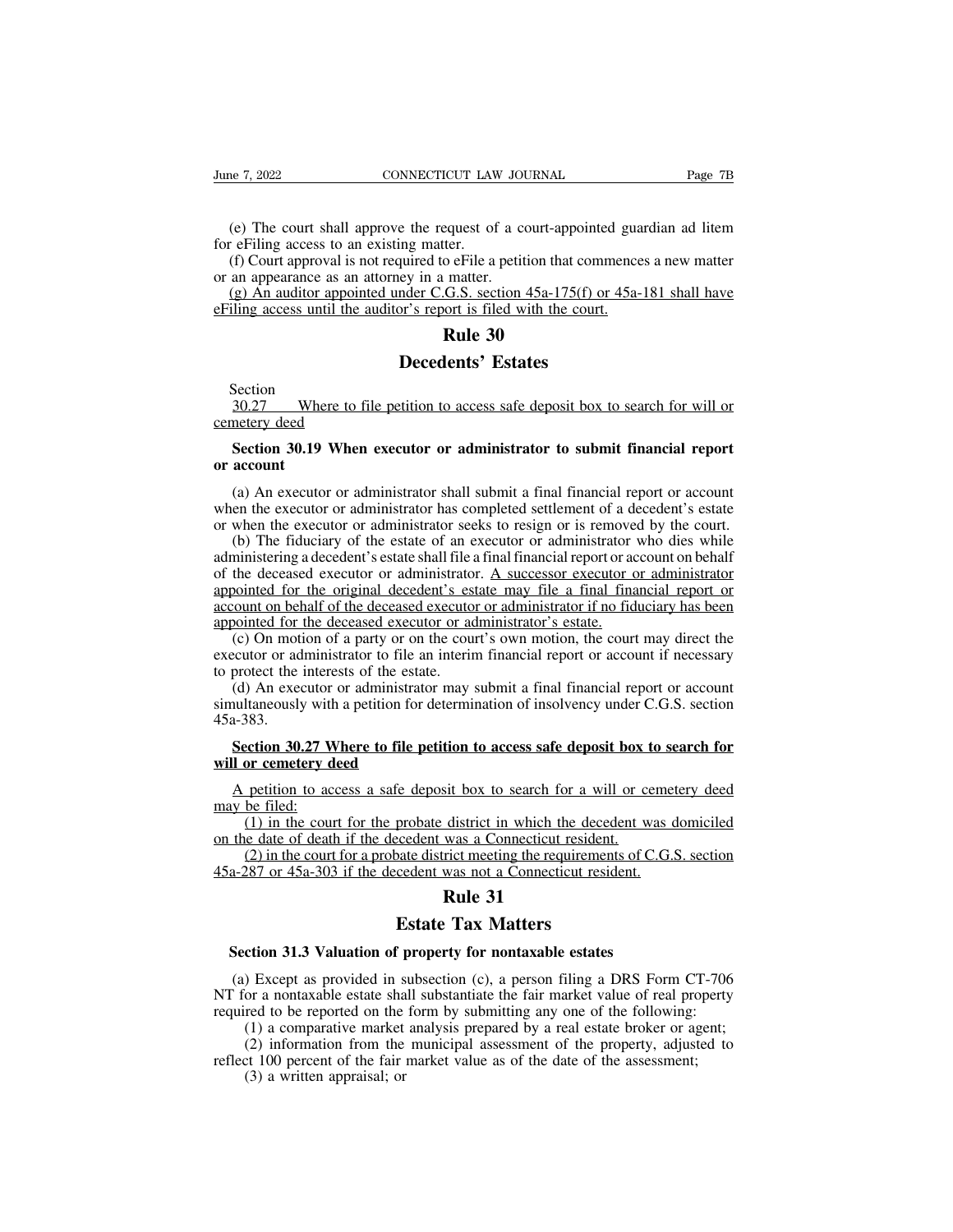(4) written proof of the actual sales price if the property is sold in an arm's-<br>the transaction that is completed not later than six months after the death of ecedent. Page 8B CONNECTICUT LAW JOURNAL June 7, 2022<br>(4) written proof of the actual sales price if the property is sold in an arm's-<br>length transaction that is completed not later than six months after the death of<br>the decedent.<br> Page 8B<br>
(4) written pro<br>
length transaction<br>
the decedent.<br>
(b) Except as profiles to the decedent.

(4) written proof of the actual sales price if the property is sold in an arm's-<br>
(4) written proof of the actual sales price if the property is sold in an arm's-<br>
1991 transaction that is completed not later than six mont (4) written proof of the actual sales price if the property is sold in an arm's-<br>length transaction that is completed not later than six months after the death of<br>the decedent.<br>(b) Except as provided in subsection (c), the (4) written proof of the actual sales price if the property is sold in an arm's-<br>length transaction that is completed not later than six months after the death of<br>the decedent.<br>(b) Except as provided in subsection (c), th (4) written proof of the actual sales price if the property is sold in an arm's-<br>length transaction that is completed not later than six months after the death of<br>the decedent.<br>(b) Except as provided in subsection (c), th ( $\rightarrow$ ) white proof of the actual sates price if the property is sold in an anti-<br>length transaction that is completed not later than six months after the death of<br>the decedent.<br>(b) Except as provided in subsection (c), th interest.<br>
(b) Except as provided in subsection (c), the court may require a person filing a<br>
DRS Form CT-706 NT to substantiate the fair market value of any personal property<br>
required to be reported on the form by supply (b) Except as pro<br>DRS Form CT-706 l<br>required to be repo<br>reasonable proof of<br>the fair market value<br>interest in a limited<br>of the interest.<br>(c) If an Internal<br>person filing a DRS (c) Except as provided in stosection (c), the contrinty require a person ring a RS Form CT-706 NT to substantiate the fair market value of any personal property quired to be reported on the form by supplying a written app personal property<br>required to be reported on the form by supplying a written appraisal or other<br>reasonable proof of value, <u>including, but not limited to, an affidavit setting forth</u><br>the fair market value of the decedent's required to be reported on the form by supprying a written appraisan of onte<br>reasonable proof of value, including, but not limited to, an affidavit setting fort<br>the fair market value of the decedent's interest in an entity **Rule 32**<br>**Rule 32**<br>**Rule 32**<br>**Rule 32**<br>**Rule 32**<br>**Rule 32**<br>**Rule 32**<br>**Rule 32**<br>**Rule 32** 

(c) It an internal Revenue Service Form 700 is region filing a DRS Form CT-706 NT shall report eat-706 NT at the value shown on the Internal Revenue Rule 32<br> **Rule 32**<br> **Rule 32**<br> **Section 32.2 Notice in trust proceeding**<br>

## **Trusts**

(a) The court shall send notice of a proceeding<br>(a) The court shall send notice of a proceeding<br>(a) The court shall send notice of a proceeding concerning a trust to:<br>(1) the settlor, if living;<br>(2) each current beneficiar (1) **32.2 Notice in trust pr**<br>(1) the settlor, if living;<br>(2) each current beneficiary;<br>(3) each presumptive remaind T<br>
(2) ction 32.2 Notice in trust proceed<br>
(1) the settlor, if living;<br>
(2) each current beneficiary;<br>
(3) each presumptive remainder be<br>
(4) the Attorney General, if: Trusts<br>
ction 32.2 Notice in trust proceeding<br>
(1) the settlor, if living;<br>
(2) each current beneficiary;<br>
(3) each presumptive remainder beneficiary;<br>
(4) the Attorney General, if:<br>
(A) a current beneficiary or presumptiv

**ction 32.2 Notice in trust proceed**<br>(1) the settlor, if living;<br>(1) the settlor, if living;<br>(2) each current beneficiary;<br>(3) each presumptive remainder be<br>(4) the Attorney General, if:<br>(A) a current beneficiary or presum (A) a current beneficiary or presumptive remainder beneficiary or presumptive remainder beneficiary;<br>
(A) a current beneficiary;<br>
(A) a current beneficiary is a charity or presumptive remainder beneficiary is a charity<br>
( (a) The court shall send notio<br>
(1) the settlor, if living;<br>
(2) each current beneficiar<br>
(3) each presumptive rema<br>
(4) the Attorney General, i<br>
(A) a current beneficiary<br>
or charitable interest; or<br>
(B) the trust is a s (B) the settlor, if living;<br>
(B) each current beneficiary;<br>
(B) each presumptive remainder beneficiary;<br>
(A) a current beneficiary or presumptive remainder beneficiary is a charity<br>
(B) the trust is a special needs trust (2) each current benefit<br>
(3) each presumptive r<br>
(4) the Attorney Gener<br>
(A) a current benefit<br>
or charitable interest; or<br>
(B) the trust is a spe<br>
151(b) or 45a-655(e);<br>
(5) the trustee;<br>
(6) the trust protector, (3) each presumptive<br>
(4) the Attorney Gen<br>
(A) a current bene<br>
arritable interest; or<br>
(B) the trust is a s<br>
(5) or 45a-655(e);<br>
(5) the trustee;<br>
(6) the trust protecto<br>
(7) the trust director, (4) the Attorney General, if:<br>
(A) a current beneficiary or presumptive rearitable interest; or<br>
(B) the trust is a special needs trust estable<br>
(b) or 45a-655(e);<br>
(5) the trustee;<br>
(6) the trust protector, if any; and<br> (A) a current beneficiary or pres<br>aritable interest; or<br>(B) the trust is a special needs<br>o) or 45a-655(e);<br>(5) the trustee;<br>(6) the trust protector, if any; and<br>(7) the trust director, if any;<br>(8) a designated representat

aritable interest; or<br>
(B) the trust is a special needs trust established uno<br>
(5) or 45a-655(e);<br>
(5) the trustee;<br>
(6) the trust protector, if any; and<br>
(7) the trust director, if any; and<br>
(7) the trust director, if an

(B) the trust is a special needs trust established<br>
(5) or 45a-655(e);<br>
(5) the trustee;<br>
(6) the trust protector, if any;-and<br>
(7) the trust director, if any;<br>
(8) a designated representative, if any; and<br>
(7)(9) other p (b) or 45a-655(e);<br>
(5) the trustee;<br>
(6) the trust protector, if any; and<br>
(7) the trust director, if any;<br>
(8) a designated representative, if any; and<br>
(4)(9) other persons as the court determines.<br>
(b) Notice to conti (5) the trustee;<br>
(6) the trust protector, if any; and<br>
(7) the trust director, if any:<br>
(8) a designated representative, if any; and<br>
(7)(9) other persons as the court determines.<br>
(b) Notice to contingent remainder bene (6) the trust protector, if any; and<br>
(7) the trust director, if any;<br>
(8) a designated representative, if any; and<br>
(7)(9) other persons as the court determines.<br>
(b) Notice to contingent remainder beneficiaries is not r (*f*) the trust director, if any:<br>
(8) a designated representative, if any; and<br>  $\left(\frac{1}{2}\right)\left(\frac{0}{2}\right)$  other persons as the court determines.<br>
(b) Notice to contingent remainder beneficiaries is not required unless the (8) a designated representa<br>  $\left(\frac{7}{2}\right)\left(\frac{9}{2}\right)$  other persons as the<br>
(b) Notice to contingent remade<br>
determines that the interests of<br>
with the interests of the conting<br> **Section 32.3 Virtual repres<br>
in trust proce** 

(b) Notice to contingent remainder beneficiaries is not required unless the court<br>termines that the interests of the presumptive remainder beneficiaries conflict<br>th the interests of the contingent remainder beneficiaries. determines that the interests of the presumptive remainder beneficiaries conflict<br>with the interests of the contingent remainder beneficiaries.<br>**Section 32.3 Virtual representation and appointment of guardian ad litem**<br>in with the interests of the contingent remainder beneficiaries.<br> **Section 32.3 Virtual representation and appointment of guardian ad litem**<br>
in trust proceeding<br>
(a) A petitioner in a trust proceeding shall inform the court **Section 32.3 Virtual representation and appointment of guardian ad litem**<br>in trust proceeding<br>(a) A petitioner in a trust proceeding shall inform the court if a trust beneficiary<br>entitled to notice under section 32.2 is **Section 32.3 Virtual representation and appointment of guardian ad litem**<br>in trust proceeding<br>(a) A petitioner in a trust proceeding shall inform the court if a trust beneficiary<br>entitled to notice under section 32.2 is in trust proceeding<br>
(a) A petitioner in a trust proceeding shall inform the court if a trust beneficiary<br>
entitled to notice under section 32.2 is a minor or is incompetent, undetermined or<br>
unborn or if the beneficiary' (a) A petitioner in a trust proceeding shall inform the court if a trust beneficiary<br>titled to notice under section 32.2 is a minor or is incompetent, undetermined or<br>born or if the beneficiary's name or address is unknow (a) A pethology in a thist ploceting shall movin the court if a thist ocherrelary<br>entitled to notice under section 32.2 is a minor or is incompetent, undetermined or<br>unborn or if the beneficiary's name or address is unkno

entified to notice under section 32.2 is a film of or is incompletent, undetermined of unborn or if the beneficiary's name or address is unknown. The petitioner shall indicate whether an adult beneficiary who is legally c indicate whether an adult beneficiary who is legally capable of acting can virtually represent the beneficiary under Public Act 19-137, sections  $17-20$  C.G.S. sections  $45a-499q$  to  $45a-499t$ .<br>(b) On receipt of informat Fraction the beneficiary under Public Act 19-137, sections 17-20 C.G.S. sections  $45a-499q$  to  $45a-499t$ .<br>(b) On receipt of information under subsection (a) or on the court's own motion, the court shall make a written de  $\frac{45a-499q}{45a-499q}$  to  $\frac{45a-499t}{45a-499l}$ .<br>(b) On receipt of information under subsection (a) or on the court's own motion, the court shall make a written determination whether a beneficiary or class of beneficia (b) On receipt of information under subsection (a) or on the court's<br>the court shall make a written determination whether a beneficiar<br>beneficiaries will be virtually represented in the proceeding. If the co<br>that the inte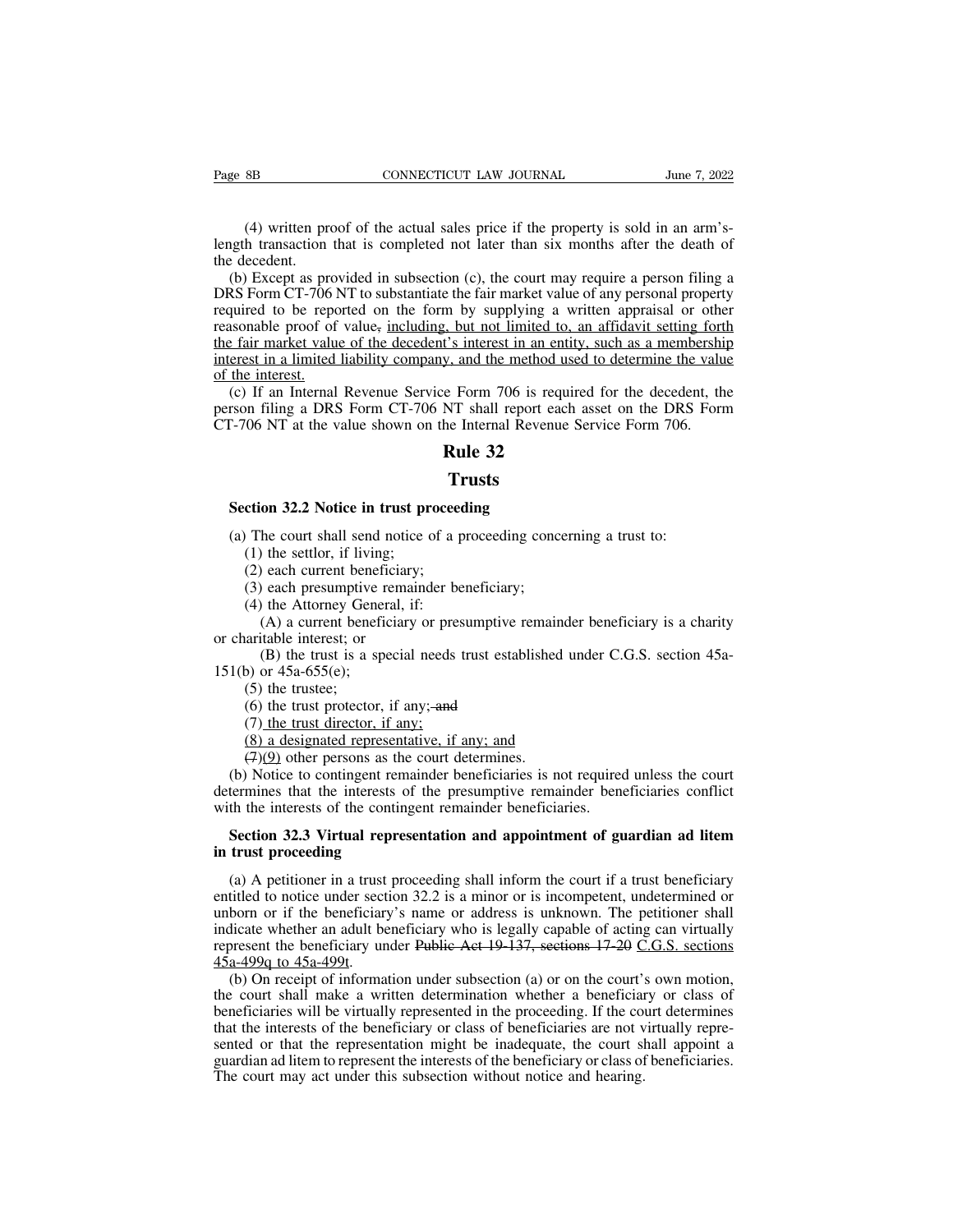# **Section 32.4 Trustee to send copy of inventory, financial report or account,**<br> **Section 32.4 Trustee to send copy of inventory, financial report or account,**<br> **Section 32.4 Trustee to send copy of inventory, financial rep affidavit of closing, and petition to terminate to each party and attorney**<br> **affidavit of closing, and petition to terminate to each party and attorney**<br>
(a) A trustee of a testamentary trust or other trust subject to co

(a) A trustee to send copy of inventory, financial report or account,<br>
and a trustee to send copy of inventory, financial report or account,<br>
fidavit of closing, and petition to terminate to each party and attorney<br>
(a) A Section 32.4 Trustee to send copy of inventory, financial report or account,<br>affidavit of closing, and petition to terminate to each party and attorney<br>(a) A trustee of a testamentary trust or other trust subject to conti Section 32.4 Trustee to send copy of inventory, financial report or account,<br>affidavit of closing, and petition to terminate to each party and attorney<br>(a) A trustee of a testamentary trust or other trust subject to contin **Section 32.4 Trustee to send copy of inventory, financial report or account,**<br>**affidavit of closing, and petition to terminate to each party and attorney**<br>(a) A trustee of a testamentary trust or other trust subject to c Section 32.4 Trustee to send copy of inventory, financial report or account,<br>fidavit of closing, and petition to terminate to each party and attorney<br>(a) A trustee of a testamentary trust or other trust subject to continu

amaavit of closing, and petition to terminate to each party and attorney<br>
(a) A trustee of a testamentary trust or other trust subject to continuing jurisdiction<br>
of the court shall send a copy of the inventory and each s (a) A trustee of a testamentary trust or other trust subject to continuing jurisdiction<br>of the court shall send a copy of the inventory and each supplemental or substitute<br>inventory, at the time of filing, to each party an (a) Translet of a destainentally disk of older trask slopect to continuing jurisdiction<br>of the court shall send a copy of the inventory and each supplemental or substitute<br>inventory, at the time of filing, to each party a and shall certify and shall certify of the inventory and each supplies<br>inventory, at the time of filing, to each party and attorney of rec-<br>to the court that the copy has been sent.<br>(b) A trustee of a testamentary trust, a (b) A trustee of a testamentary trust, an inter vivos trust subject to the jurisdiction the court under C.G.S. section 45a-175 or another trust subject to continuing isdiction of the court shall send a copy of each financ (b) A trustee of a testamentary trust, an inter vivos trust subject to the jurisdiction<br>of the court under C.G.S. section 45a-175 or another trust subject to continuing<br>jurisdiction of the court shall send a copy of each

(b) A tussee of a testamentary trust, an inter vivos trust subject to the jurisdiction of the court under C.G.S. section 45a-175 or another trust subject to continuing jurisdiction of the court shall send a copy of each f burisdiction of the court shall send a copy of each financial report or account and the affidavit of closing, at the time of filing, to each party and attorney of record and shall certify to the court that the copy has be of filing, to each party and shall certify to the court shall certify to the court that the copy has been sent.<br>
(c) The trustee of a testamentary trust, an inter vivos trust subject to the jurisdiction<br>
of the court unde and shall certify to the comparison<br>and shall certify to the co<br>(c) The trustee of a testa<br>of the court under C.G.S<br>jurisdiction of the court s<br>Public Act 19-137, section<br>of filing, to each party an<br>copy has been sent.<br>(d) (c) The trustee of a testamentary trust, an inter vivos trust subject to the jurisdiction the court under C.G.S. section 45a-175 or another trust subject to continuing isdiction of the court shall send a copy of a petitio (c) The trastee of a testamentary dust, an inter vivos dust stoppet to the jurisdiction<br>of the court under C.G.S. section 45a-175 or another trust subject to continuing<br>jurisdiction of the court shall send a copy of a pet by initial certify to the court and shall send a copy of a petition to terminate the trust under<br>Public Act 19-137, section 35 or C.G.S. section  $\frac{45a-499i}{10}$  or 45a-520, at the time<br>of filing, to each party and attor copy of a petition to te<br>G.S. section  $\frac{45a-499i1}{45a-499i1}$ <br>of record and shall cert<br>charity or charitable in<br>section (a), (b) or (c),<br>fy to the court that the<br>**Rule 34**<br>of Estates of Minon

**Guardians of Estates of Minors**<br> **Guardians of Estates of Minors**<br> **Guardians of Estates of Minors**<br> **Guardians of Estates of Minors**<br> **Cuardians of Estates of Minors**<br> **Cuardians of Estates of Minors** (a) It a beneficially of a trast is a enarry of enarriable interest, the transic shall of a copy of each filing under subsection (a), (b) or (c), at the time of filing, to extremely General and shall certify to the court

(a) A guardian of the estate of a minor shall submit an annual financial report<br>(a) A guardian of the estate of a minor shall submit an annual financial report<br>(a) A guardian of the estate of a minor shall submit an annual **Cuardians of Estates of Minors**<br> **Section 34.8 When guardian of estate to submit financial report or account**<br>
(a) A guardian of the estate of a minor shall submit an annual financial report<br>
or account for the first year **Cuardians of Estates of Minors**<br>**Section 34.8 When guardian of estate to submit financial report or account**<br>(a) A guardian of the estate of a minor shall submit an annual financial report<br>or account for the first year fo **Gu:**<br>**Section 34.8 When gu**<br>(a) A guardian of the or<br>account for the first y<br>court approval, for the fin<br>behalf of the estate.<br>(b) After submitting the<br>(a), the guardian shall ther Section 34.8 When guardian of estate to submit financial report or account (a) A guardian of the estate of a minor shall submit an annual financial report account for the first year following the guardian's appointment or, Section 34.8 When guardian of estate to submit infiancial report or account<br>
(a) A guardian of the estate of a minor shall submit an annual financial report<br>
or account for the first year following the guardian's appointm (a) A guardian of the estate of a minor shall submit an annual financial report or account for the first year following the guardian's appointment or, with prior court approval, for the first year following the guardian's (a) The guardian shall submit of the first year following the guardian's appointment or, with prior account for the first year following the guardian's first receipt of funds on half of the estate.<br>(b) After submitting the

reaches age 18 or when the guardian shall file, on behalf of the deceased guardian.<br>
(b) After submitting the first annual financial report or account under subsection<br>
(a), the guardian shall thereafter submit a periodic

half of the estate.<br>(b) After submitting the first annual financial report or account under subsection<br>, the guardian shall thereafter submit a periodic financial report or account at least<br>ce during each three-year period (b) After submitting the first annual financial report or account under subsection (a), the guardian shall thereafter submit a periodic financial report or account at least once during each three-year period, unless the co (a), the guardian shall thereafter submit a periodic financial report or account at least<br>once during each three-year period, unless the court directs more frequent accounts.<br>(c) The guardian shall submit a final financia (a), once during each three-year period, unless the court directs more frequent accounts.<br>
(c) The guardian shall submit a final financial report or account when the minor<br>
reaches age 18 or when the guardian seeks to resi successor guardian shall submit a final financial report or account when the minor<br>reaches age 18 or when the guardian seeks to resign or is removed by the court.<br>(d) If the guardian dies while administering the estate, t (c) The guardian shall sholl at final financial report of account reaches age 18 or when the guardian seeks to resign or is remove (d) If the guardian dies while administering the estate, the execute of the estate of the 1 seeks to resign or is r<br>instering the estate, the e:<br>1 shall file, on behalf of<br>for the guardianship es<br>ed for the estate of the<br>y file, on behalf of the<br>the guardianship estate<br>**Rule 36**<br>**inting: General Pro** Figure 1.1 The administering the estate, the exection of administrative f the deceased guardian shall file, on behalf of the deceased guardian and report or account for the guardianship estate. If an executo has not been a **SECTEMAN AND THE SECTURE 18.14 SECTION AND THE SECTION SECTION SECTION 16.13 Records to be maintained by fiduciary**<br> **Section 36.13 Records to be maintained by fiduciary**<br>
(a) Subject to subsection (c). A a fiduciary shal

(a) Subject to subsection (c), A a fiduciary shall maintain complete records of explorers and a Subject to subsection (c), A a fiduciary shall maintain complete records of explorers including of the estate including, but n **Example 36**<br> **Rule 36**<br> **Section 36.13 Records to be maintained by fiduciary**<br>
(a) Subject to subsection (c), A a fiduciary shall maintain complete records of<br>
the fiduciary's management of the estate including, but not l **Fiduciary Accounti**<br>**Section 36.13 Records to be maint**<br>(a) Subject to subsection (c), A a fi<br>the fiduciary's management of the est<br>copy or electronic equivalent of:<br>(1) each accounting, report, journ<br>including all data r Fiduciary Accounting: General Provisions<br>
ction 36.13 Records to be maintained by fiduciary<br>
Subject to subsection (c), A a fiduciary shall maintain complete records of<br>
iduciary's management of the estate including, but Section 36.13 Records to be maintained by fiduce<br>(a) Subject to subsection (c), A a fiduciary shall r<br>the fiduciary's management of the estate including,<br>copy or electronic equivalent of:<br>(1) each accounting, report, journ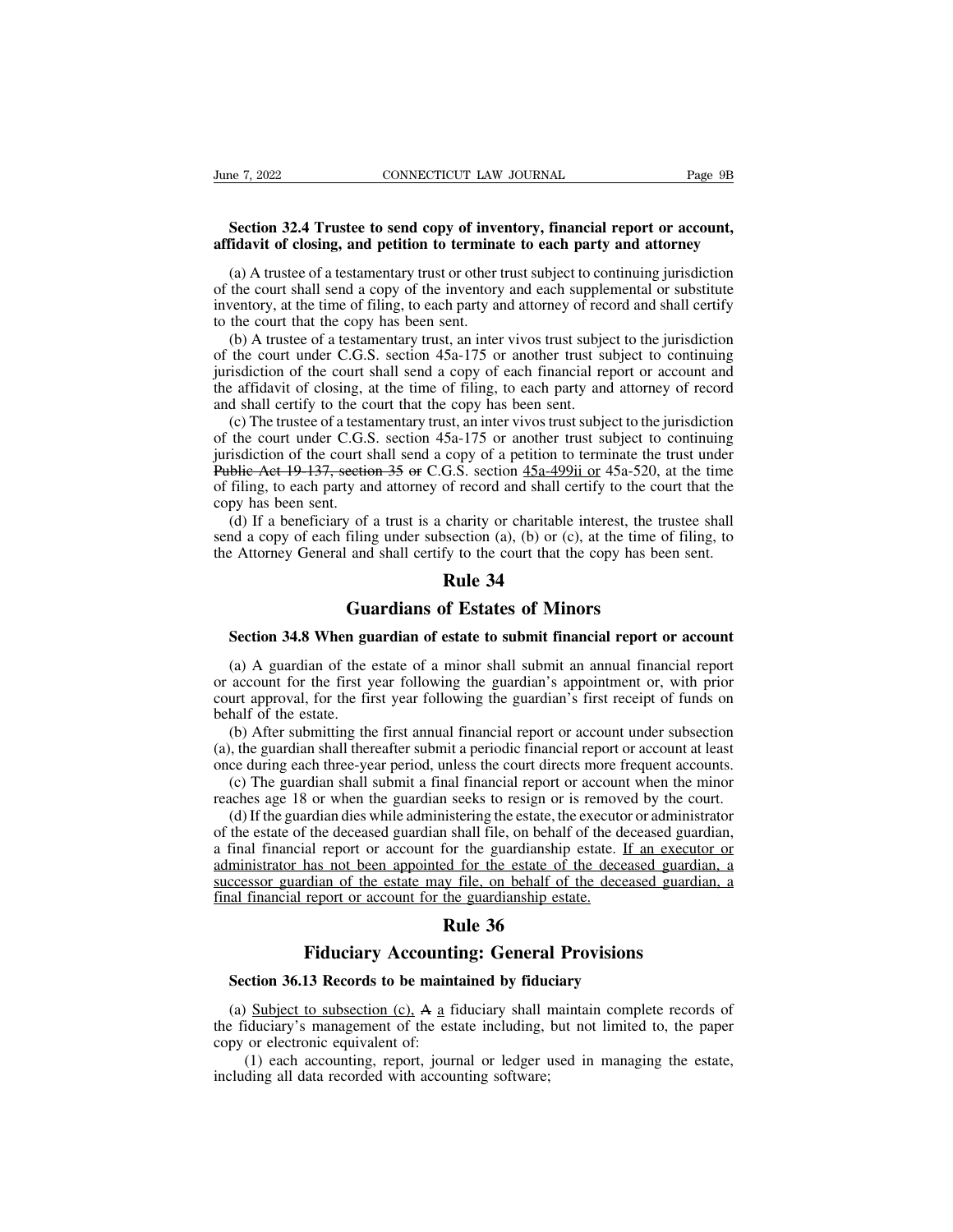(2) each statement and passbook for each bank financial account, including<br>(2) each statement and passbook for each bank financial account, including<br>ggs, checking, money market, certificates of deposit<u>, investment, indiv</u> Page 10B CONNECTICUT LAW JOURNAL June 7, 2022<br>
(2) each statement and passbook for each bank-financial account, including<br>
savings, checking, money market, certificates of deposit<u>, investment, individual</u><br>
retirement and Page 10B CONNECTICUT LAW<br>
(2) each statement and passbook for ea<br>
savings, checking, money market, certificate<br>
<u>retirement</u> and other types of accounts;<br>
(3) each canceled check or check image<br>
provided by the bank-financ (2) each statement and passbook for each bank-financial account, including<br>(2) each statement and passbook for each bank-financial account, including<br>ggs, checking, money market, certificates of deposit<u>, investment, indiv</u> (2) each statement and passbook for each<br>savings, checking, money market, certificates (<br><u>retirement</u> and other types of accounts;<br>(3) each canceled check or check image for<br>provided by the bank-financial institution;<br>(4) (2) each statement and passbook for each bank-finangs, checking, money market, certificates of deposit<u>, ment</u> and other types of accounts;<br>(3) each canceled check or check image for each banded by the bank-financial inst (2) each statement and passbook for each bank-financial account, including<br>gs, checking, money market, certificates of deposit<u>, investment, individual<br>ment</u> and other types of accounts;<br>(3) each canceled check or check i (2) each statement and passbook for each bank-<u>financial</u> as<br>savings, checking, money market, certificates of deposit<u>, inves</u><br>retirement and other types of accounts;<br>(3) each canceled check or check image for each bank-f

(6)(5) supporting information relating to each bank-financial account, if<br>
(3) each canceled check or check image for each bank-<u>financial</u> account, if<br>
(4) each statement for each investment account;<br>
(5)-a receipt for e Formulation and other types of accounts,<br>
(3) each canceled check or check image for each bank-financial account, if<br>
provided by the bank-financial institution;<br>
(4) each statement for each investment account;<br>
(5)-a rec provided by the ba<br>  $(4)$  each state<br>  $(5)$ -a receipt<br>
account and support<br>  $(6)(5)$  support<br>
bank-financial or in<br>
and receipts;<br>  $(6)$  supporting<br>
other electronic me (4) each statement for each investment account;<br>
(4) each statement for each investment account;<br>
(5)-a receipt for each deposit made into each bank-financial or investment<br>
unt and supporting information relating to each (4) each statement for each investment ac<br>  $(5)$ -a receipt for each deposit made into<br>
account and supporting information relating to<br>  $(6)(5)$  supporting information relating to<br>
bank-financial or investment account, incl (3) a fector of each deposit made mot card wank manted of investment<br>time and supporting information relating to the deposit;<br> $(6)(5)$  supporting information relating to each disbursement made from each<br>receipts;<br> $(6)$  sup  $(6)(5)$  supporting information relating to the deposite  $(6)(5)$  supporting information relating to each disbur-<br>financial or investment account, including original survecipts;<br>(6) supporting information relating to each p

( $\overline{\text{eq}}$ ) supporting information relating to each disolarisment made from each financial or investment account, including original supporting vendor invoices eceipts;<br>(6) supporting information relating to each peer-to bank Infinited or Investment account, including original supporting vendor invoices<br>and receipts;<br>(6) supporting information relating to each peer-to-peer commerce and any<br>other electronic means to transfer funds;<br>(7) eac did receipts;<br>
(6) supportin<br>
other electronic n<br>
(7) each stat<br>
(8) each stat<br>
(9) supportin<br>
store card or del<br>
or receipts;<br>
(9) supportin<br>
electronic currency (b) supporting information relating to each peer-to-peer commerce and any electronic means to transfer funds;<br>
(7) each statement for each credit card, including a store card, account;<br>
(8) each statement for each store ea (7) each statement for each credit card, including a store card, account;<br>
(8) each statement for each store card account;<br>
(9) supporting information relating to each charge made on each credit card,<br>
store card or debit (1) cach statement for each etcan card, *including a stoce card*, account, (8) each statement for each store eard account;<br>(9) supporting information relating to each charge made on each credit card, card or debit card, i (b) each statement for each store card account,<br>  $(\Theta)$  supporting information relating to each charge made on each credit card<br>
store card or debit card, including supporting vendor invoices and charge slip<br>
or receipts;<br>

(a) supporting information relating to each entarge made on each electric eart, card, card or debit card, including supporting vendor invoices and charge slips ceipts;<br>(9) supporting information relating to transactions in Frequency of the estate or transfer for less than full considerations involving electronic wallets, electronic currency, cryptocurrencies and other forms of virtual financial transactions: (10) supporting information relat (9) supporting information relating to transactions involving electronic wallets,<br>electronic currency, cryptocurrencies and other forms of virtual financial transactions;<br>(10) supporting information relating to each distr (2) supporting information relating to transferrom moving electromic wantes,<br>electronic currency, cryptocurrencies and other forms of virtual financial transactions;<br>(10) supporting information relating to each distributi 45a-655(e); (10) supporting information relating to each distribution made from the estate<br>ist to any heir, beneficiary, conserved person or minor, as applicable;<br>(11) with respect to a conservatorship of the estate, supporting infor (11) with respect to a conservatorship of the estate, supporting information relating to each gift or other transfer for less than full consideration made from the estate to a party other than the conserved person, provid (11) what respect to a conservatorship of the estate, supporting information<br>relating to each gift or other transfer for less than full consideration made from the<br>estate to a party other than the conserved person, provid

estate to a party other han the conserved person, provided, how<br>tor may make gifts and transfers only with prior court approval<br>45a-655(e);<br>(12) detailed payroll information for each employee eng<br>estate for each pay period (12) detailed payroll information for each employee engaged or paid by the foreach payroll information for each employee engaged or paid by the foreach pay period, including time reporting records, original payroll registe for may make gits and transiers omy with prior court approvar under  $C.6.3$ . section 45a-655(e);<br>
(12) detailed payroll information for each employee engaged or paid by the estate for each pay period, including time repor 45a-055(c),<br>
(12) detailed payroll information for each employee engaged or paid by<br>
estate for each pay period, including time reporting records, original payroll regist<br>
journals, and reports and copies of all Internal (12) detailed payron information for each employee engaged or paid by the for each pay period, including time reporting records, original payroll registers, als, and reports and copies of all Internal Revenue Service Form

Exact for each pay perfod, in<br>journals, and reports and c<br>942, W-3 and W-2 and oth<br>(13) details of each co<br>for each calendar year, incl<br>all Internal Revenue Servic<br>(14) a detailed journa<br>paid to the fiduciary;<br>(15) with r (13) details of each contracted service provider to a distributed service Forms  $\frac{1}{20}$ ,  $\frac{1}{21}$ , W-3 and W-2 and other payroll tax returns forms;<br>(13) details of each contracted service provider engaged or paid by (13) details of each contracted service provider engaged or paid by the for each calendar year, including original invoices from contractors and cop all Internal Revenue Service Forms 1096 and 1099 and other tax forms;<br>(1

(15) dealis of each contracted service provider engaged of paid by the estate<br>ach calendar year, including original invoices from contractors and copies of<br>ternal Revenue Service Forms 1096 and 1099 and other tax forms;<br>(1 of cach calculated year, including original invoices from contractors and copies of all Internal Revenue Service Forms 1096 and 1099 and other tax forms;<br>
(14) a detailed journal describing the fiduciary's services and com an internal Revente Service Forms 1090 and 1099 and other tax forms,<br>
(14) a detailed journal describing the fiduciary's services and compensation<br>
paid to the fiduciary;<br>
(15) with respect to a decedent's estate or trust, (14) a detailed journal describing the inductary s services and compensation<br>paid to the fiduciary;<br>(15) with respect to a decedent's estate or trust, a copy of each state and federal<br>fiduciary income tax return filed by (15) with respect to a decedent's estate or trust, a copy of each state and federal<br>iary income tax return filed by or on behalf of the estate or trust;<br>(16) with respect to a conservatorship of the estate or guardianship (15) with respect to a decedent s estate of trust, a copy of each state and rederal<br>fiduciary income tax return filed by or on behalf of the estate or trust;<br>(16) with respect to a conservatorship of the estate or guardia (16) with respect to a conservatorship of the estate or guardianship of the estate<br>minor, a copy of each state and federal personal income tax return filed by or<br>ehalf of the person under conservatorship or minor, includin (10) what respect to a conservatorship of the estate of guardianship of the estate<br>of a minor, a copy of each state and federal personal income tax return filed by or<br>on behalf of the person under conservatorship or minor

property; mation received for each tax year used in the completion of each return;<br>(17) with respect to a conservatorship of the estate, a copy of each state and<br>al gift tax return filed by or on behalf of the person under conservat information fectived for each tax year used in the completion of each return,<br>
(17) with respect to a conservatorship of the estate, a copy of each state and<br>
federal gift tax return filed by or on behalf of the person und (17) what respect to a conservatorship of the estate, a copy of each state and<br>al gift tax return filed by or on behalf of the person under conservatorship; and<br>(18) supporting information relating to the sale of any asse (18) supporting information relating to the perfect (18) supporting information relating to the same<br>reported on an inventory such as real property, more reported on an inventory such as real property, more property;<br>(19) (18) supporting information relating to the sate of any asset required to be<br>ted on an inventory such as real property, motor vehicles or other personal<br>erty:<br>(19) with respect to rental property, copies of all lease agre

reported on an inventory such as ican property, mode<br>property;<br>(19) with respect to rental property, copies of all<br>ing information for security deposits, income and ex<br>(20) supporting information relating to tradem-<br>other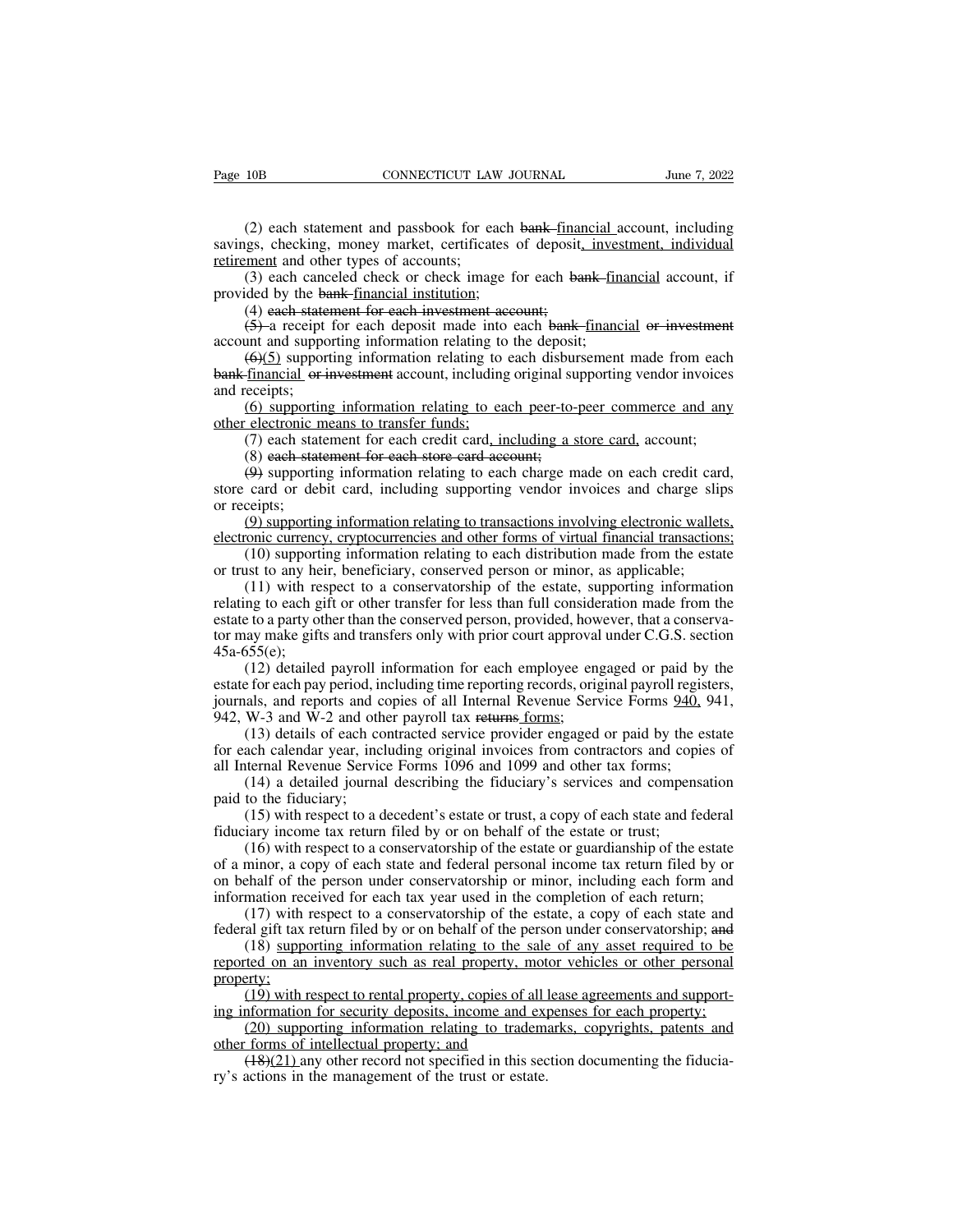(b) The fiduciary shall not destroy any estate financial records until the court<br>proves the fiduciary's financial report or account, the conclusion of any appeal<br>the report or account, or the termination of any other appli From the fiduciary shall not destroy any estate financial records until the court<br>
approves the fiduciary's financial report or account, the conclusion of any appeal<br>
on the report or account, or the termination of any oth June 7, 2022 CONNECTICUT LAW JOURNAL Page 11B<br>
(b) The fiduciary shall not destroy any estate financial records until the court<br>
approves the fiduciary's financial report or account, the conclusion of any appeal<br>
on the re Frame 7, 2022<br>
CONNECTION<br>
(b) The fiduciary shall not destroy<br>
approves the fiduciary's financial repon<br>
the report or account, or the terminified<br>
requirement, whichever is later.<br>
(c) When considering whether the<br>
subse (b) The fiduciary shall not destroy any estate financial records until the court<br>proves the fiduciary's financial report or account, the conclusion of any appeal<br>the report or account, or the termination of any other appli (b) The fiduciary shall not destroy any estate financial records until the court approves the fiduciary's financial report or account, the conclusion of any appeal on the report or account, or the termination of any other (b) The fiduciary shall not destroy any estate financial records until the courrapproves the fiduciary's financial report or account, the conclusion of any appeal<br>on the report or account, or the termination of any other a by any estate financial<br>port or account, the contrained port or account, the contrained portion<br>increase the totality of the city and the contrained portion<br>**Rule 39**<br>**Rule 39** 

Figure 1.1 Strainage Tender Strandard Tender Strandard Tender Strandard Tender in the termination of any other applicable record of the circumstances of the fiduciary made good faith efforts to contract the fiduciary made (c) When considering whether the fiduciary has satisfied the required<br>bsection (a), the court shall consider the totality of the circumstances<br>compliance and whether the fiduciary made good faith efforts to co<br>**Rule 39**<br>**F** 

(a) In reviewing a proposed fee for services already rendered, the court may require<br>
(a) In reviewing a proposed fee for services already rendered, the court may require<br>
(a) In reviewing a proposed fee for services alrea **2 Fiduciary and Attorney's Fees**<br>**Section 39.2 Task statement of fiduciary and attorney**<br>(a) In reviewing a proposed fee for services already rendered, the court may require<br>a fiduciary or attorney to submit a task statem **Example 199**<br> **Example 199**<br> **Example 199**<br> **Example 1999**<br> **Example 1999**<br> **Example 1999**<br>
(a) In reviewing a proposed fee for services already reriduciary or attorney to submit a task statement describility<br>
(b) A fiduc **Fiduciar**<br>
ction 39.2 Task statement<br>
In reviewing a proposed fee<br>
uciary or attorney to submit<br>
(A) A fiduciary's task stateme<br>
(1) size of the estate;<br>
(2) responsibilities involved<br>
(3) character of the work re (2) **2012 CONCRETE 2013**<br>
In reviewing a proposed fee for serveral proposed fee for serveral<br>
In reviewing a proposed fee for serveral<br>
In a task s<br>
A fiduciary's task statement shall<br>
(1) size of the estate;<br>
(2) respon **ction 39.2 Task statement of fiduciary**<br>In reviewing a proposed fee for services a<br>liciary or attorney to submit a task stateme<br>A fiduciary's task statement shall addre<br>(1) size of the estate;<br>(2) responsibilities involv In reviewing a proposed fee for services already rendered, the court inciary or attorney to submit a task statement describing the services<br>
(A) size of the estate;<br>
(2) responsibilities involved;<br>
(3) character of the wor Infericulture a proposed resultion<br>(1) A fiduciary's task statem<br>(1) size of the estate;<br>(2) responsibilities involve<br>(3) character of the work i<br>(4) special problems and d<br>(5) results achieved;<br>(6) knowledge, skill and ju

(A) cluster in a task statement described in A fiduciary's task statement shall address:<br>(1) size of the estate;<br>(2) responsibilities involved;<br>(3) character of the work required;<br>(4) special problems and difficulties met

(1) size of the estate;<br>
(2) responsibilities involved;<br>
(3) character of the work required;<br>
(3) character of the work required;<br>
(4) special problems and difficulties met in doing the work;<br>
(5) results achieved;<br>
(6) k

(2) size of the estate,<br>
(2) responsibilities involved;<br>
(3) character of the work required;<br>
(4) special problems and difficulties met in<br>
(5) results achieved;<br>
(6) knowledge, skill and judgment required<br>
(7) manner and (2) constraints involved,<br>
(3) character of the work required;<br>
(4) special problems and difficulties met in doing t<br>
(5) results achieved;<br>
(6) knowledge, skill and judgment required;<br>
(7) manner and promptness in which (3) Character of the work required,<br>
(4) special problems and difficulties met in doing the work;<br>
(5) results achieved;<br>
(6) knowledge, skill and judgment required;<br>
(7) manner and promptness in which the matter was hand (4) special problems and<br>
(5) results achieved;<br>
(6) knowledge, skill and<br>
(7) manner and promptine<br>
(8) time <u>and labor</u> require<br>
(9) other relevant and man (c) An attorney's task staten<br>
letter and shall address:<br>
(1) t (5) results achieved,<br>
(6) knowledge, skill and judgment<br>
(7) manner and promptness in wh<br>
(8) time <u>and labor</u> required; and<br>
(9) other relevant and material circless<br>
and shall address:<br>
(1) time and labor required;<br>
(2 (3) Knowledge, skill and Judginent required,<br>
(7) manner and promptness in which the matter was hand<br>
(8) time <u>and labor</u> required; and<br>
(9) other relevant and material circumstances.<br>
An attorney's task statement shall (*i*) manner and prompiness in winch the matter was nandied.<br>
(8) time <u>and labor</u> required; and<br>
(9) other relevant and material circumstances.<br>
An attorney's task statement shall include a copy of the attorne<br>
and shall (9) the *exampled* in comparison in the client of the accept of the attorney's engagement<br>
(9) other relevant and material circumstances.<br>
An attorney's task statement shall include a copy of the attorney's engagement<br>
(a (b) once recevant and material encurristances.<br>
(c) An attorney's task statement shall include a copy of the attorney<br>
letter and shall address:<br>
(1) time and labor required;<br>
(2) novelty and difficulty of the questions in

Far adolney's task statement shart include a copy of the adolney's engagement and shall address:<br>
(1) time and labor required;<br>
(2) novelty and difficulty of the questions involved;<br>
(3) skill required to perform the legal (1) time and labor required;<br>
(2) novelty and difficulty of the questions involved;<br>
(3) skill required to perform the legal service properly;<br>
(4) likelihood, if made known to the client, that the acceptance of the partic (1) the and factor required,<br>
(2) novelty and difficulty of the<br>
(3) skill required to perform the<br>
(4) likelihood, if made known to<br>
employment will preclude other emp<br>
(5) fee customarily charged in t<br>
(6) value of the (2) novely and difficulty of the questions involved,<br>
(3) skill required to perform the legal service properly;<br>
(4) likelihood, if made known to the client, that the acceptance of the particular<br>
oyment will preclude oth (3) SKIN required to perform the regar service property,<br>
(4) likelihood, if made known to the client, that the acceptaremployment will preclude other employment by the attorney;<br>
(5) fee customarily charged in the locali (4) INCHINOOD, IT finally known to the client, that the acceptance of the particular<br>oyment will preclude other employment by the attorney;<br>(5) fee customarily charged in the locality for similar legal services;<br>(6) value (5) fee customan<br>
(6) value of the<br>
by the client or circu<br>
(7) nature and les<br>
whose estate is being<br>
(8) experience,<br>
vices; and<br>
(9) whether the (9) ree customally charged in the locality for s<br>(6) value of the estate involved, results obtained<br>e client or circumstances;<br>(7) nature and length of the attorney's profession<br>e estate is being administered or with the Increase the seality of similar<br>
results obtained and timely's professional relat<br>
results of the attorne<br>
resultive of the attorne<br>
contingent.<br> **Rule 40**<br> **Rule 40**<br> **Rule 10**<br> **Rule 10**<br> **Rule 10** 

Frame Solution: The attorney's professional relation<br>
istered or with the fiduciary;<br>
ion and ability of the attorney p<br>
ixed or contingent.<br> **Rule 40**<br> **Children's Matters:**<br> **General Provisions** 

Stered or with the fiduciary;<br>
on and ability of the attorney poxed or contingent.<br> **Rule 40**<br> **Children's Matters:**<br> **General Provisions**<br>
Edings to determine parentage after

Section<br>40.23 Notice in proceedings to determine parentage after death **20.43** Children's Matters:<br> **20.23** Notice in proceedings to determine parentage after death<br> **20.23** Notice in proceedings to determine parentage after death<br> **20.23** Section 40.7 Reinstatement as guardian

**Children's Matters:**<br> **Section**<br>
40.23 Notice in proceedings to determine parentage<br>
Section 40.7 Reinstatement as guardian<br>
Except as provided under C.G.S. section 45a-611, a particle as provided under C.G.S. section 45a **Example 18 Section**<br> **Except as provided under C.G.S. section 45a-611**, a parent or guardian who was<br> **Except as provided under C.G.S. section 45a-611**, a parent or guardian who was<br>
moved as guardian of a minor may file **EXECUTE AS FIGURES CONCRETED ASSET SECTOR ACT SECTOR ACT SECTOR ACT SECTOR SECTOR SECTOR SECTOR SECTOR SECTOR EXCEPT AS provided under C.G.S.** section 45a-611, a parent or guardian who was removed as guardian of a minor m Section<br>
40.23 Notice in proceedings to determine parentage after death<br>
Section 40.7 Reinstatement as guardian<br>
Except as provided under C.G.S. section 45a-611, a parent or guardian who was<br>
removed as guardian of a minor Section 40.7 Reinstatement as guardian<br>Except as provided under C.G.S. section 45a-611, a parent or guardian who was<br>removed as guardian of a minor may file a petition seeking reinstatement as guardian.<br>The petitioner shal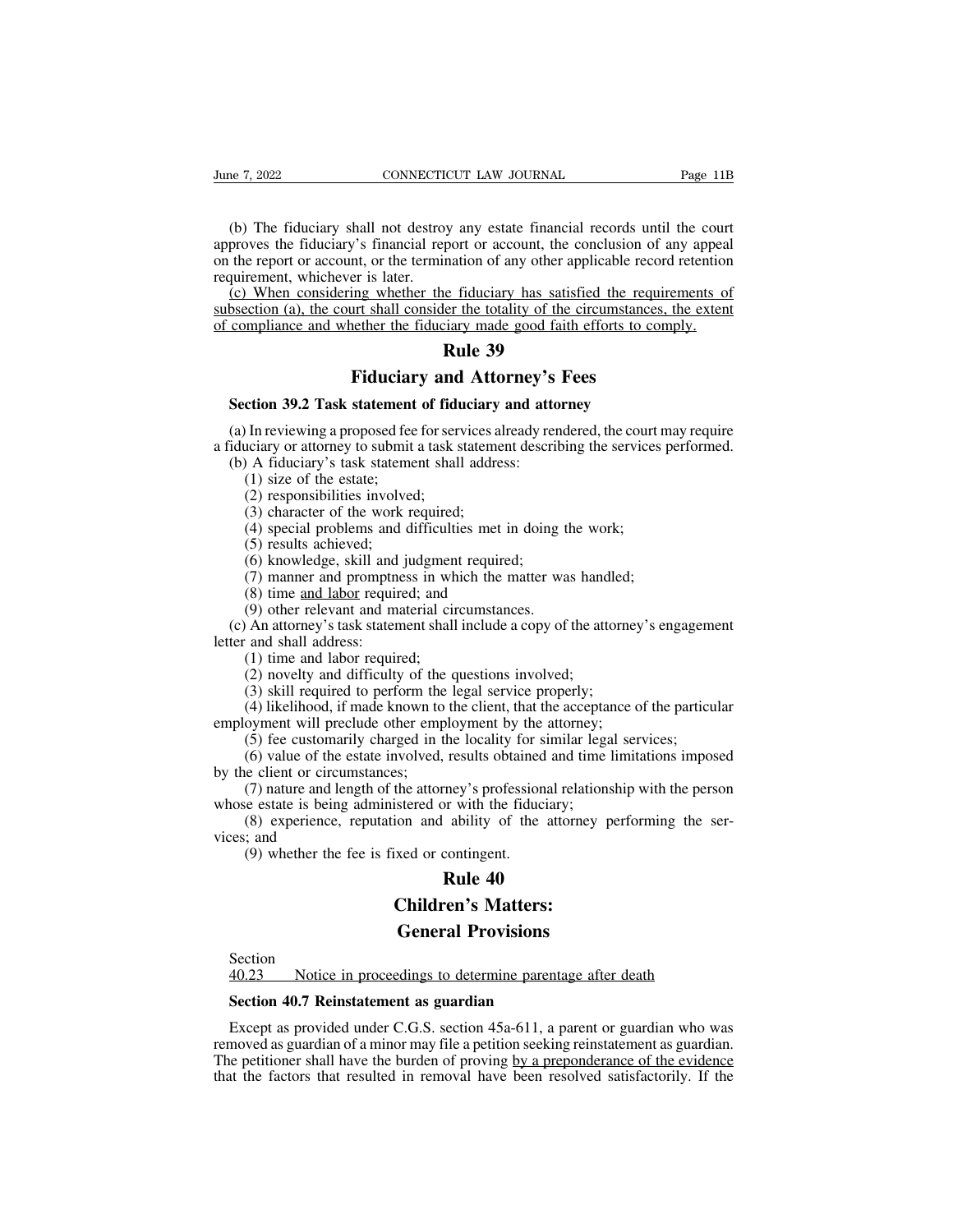Page 12B<br>
connecticular LAW JOURNAL<br>
court finds that the parent or former guardian has met the burden of proof, the court<br>
shall determine whether reinstatement of the parent or former guardian is in the<br>
minor's best int Page 12B CONNECTICUT LAW JOURNAL June 7, 2022<br>
court finds that the parent or former guardian has met the burden of proof, the court<br>
shall determine whether reinstatement of the parent or former guardian is in the<br>
minor' Page 12B CONNECTICUT LAW JOURNAL June 7, 2022<br>
court finds that the parent or former guardian has met the burden of proof, the court<br>
shall determine whether reinstatement of the parent or former guardian is in the<br>
minor' Page 12B CONNECTICUT LAW JOURNAL June 7, 2022<br>
court finds that the parent or former guardian has met the burden of proof, the court<br>
shall determine whether reinstatement of the parent or former guardian is in the<br>
minor' section 45a-611 is preponderance of the bard must present or former guardian is in the evident-<br>shall determine whether reinstatement of the parent or former guardian is in the<br>minor's best interests there is a presumption court finds that the parent or former guardian has met the burden of proof, the court<br>shall determine whether reinstatement of the parent or former guardian is in the<br>minor's best interests there is a presumption that rein court finds that the parent or former guardian has met the burden of proof, shall determine whether reinstatement of the parent or former guardian minor's best interests there is a presumption that reinstatement is in the all determine whether reinstatement of the parent of<br>nor's best interests there is a presumption that reinstat<br>the minor. The evidentiary standard for the findings<br>tion 45a-611 is preponderance of the evidence. To<br>rty oppo (a) the minor. The evidentiary standard for the findings in this section and C.G.S.<br>tion 45a 611 is preponderance of the evidence. To rebut this presumption, a<br>rty opposing reinstatement of guardianship must present clear

section 45a-611 is preponderance of the evidence. To rebut this presumption, a<br>party opposing reinstatement of guardianship must present clear and convincing<br>evidence that reinstatement is not in the best interests of the party opposing reinstatement of guardianship must present clear and convincing<br>evidence that reinstatement is not in the best interests of the minor.<br>Section 40.8 Temporary guardianship<br>(a) A parent or guardian may petitio Exidence that respect<br>Section 40.8<br>(a) A parent contraction<br>without another notice to each p<br>of record.<br>(b) The If the guardianship units (a) A parent or guardianship<br>(a) A parent or guardian may petition to appoint a temporary guardian for a minor<br>thout another parent or guardian joining as copetitioner. The court shall give<br>tice to each party, including a

**Section 40.8 Temporary guardianship**<br>
(a) A parent or guardian may petition to appoint a temporary guardian for a minor<br>
without another parent or guardian joining as copetitioner. The court shall give<br>
notice to each pa (a) A parent or guardian may petition to appoint a temporary guardian for a minor without another parent or guardian joining as copetitioner. The court shall give notice to each party, including a nonpetitioning parent or (a) A partin or guardian inay petrition to appoint a temporary guardian for a filmor without another parent or guardian joining as copetitioner. The court shall give notice to each party, including a nonpetitioning parent without aholici patch of guardian joining as coperation. The court shall give<br>notice to each party, including a nonpetitioning parent or guardian, and each attorney<br>of record.<br>(b) The H the appointing parent or guardian m if the temporary including a nonpetrioning parent or guardian, and each attorncy<br>of record.<br>(b) The If the appointing parent or guardian may terminate terminates a temporary<br>guardianship <u>under in accordance</u> with C.G.S. s (b) The If the appoin<br>guardianship under in<br>temporary guardian an<br>Court, On receipt of the<br>of record that the guard<br>if the temporary guardi<br>the guardianship.<br>Section 40.23 Notic ardianship under in accordance with C.G.S. section 45a-622 by notifying the<br>nporary guardian and filing written notice of the termination with the Probate<br>ourt, On receipt of the written notice, the court shall notify each burt, On receipt of the written notice, the court shall notify each party and attorney<br>record that the guardianship is terminated. The court is not required to give notice<br>the temporary guardianship expires on the date spe of record that the guardianship is terminated. The court is not required to give notice<br>if the temporary guardianship expires on the date specified in the order establishing<br>the guardianship.<br>**Section 40.23 Notice in proc** 

if the temporary guardianship expires on the date specifies<br>the guardianship.<br>**Section 40.23 Notice in proceedings to determine pa**<br>(a) Except as otherwise provided under C.G.S. section<br>send notice of hearing on a petition (1) the periodic state in periodic in periodic in periodic periodic periodic periodic state periodic (1) the petitioner;<br>(2) the petitioner;<br>(2) the birth parent;<br>(3) the fiduciary of the (2) the birth parameters in provide in provide of hearing on a pearl genetic parent after the (1) the petitioner;<br>(2) the birth parent;<br>(3) the fiduciary of the es (4) each beneficiary und Section 40.23 Notice in proceedings to determine parentage after death<br>
(a) Except as otherwise provided under C.G.S. section 46b-172a, the court shall<br>
send notice of hearing on a petition seeking the determination of pa (4) Except as otherwise provided under C.G.S. section 46b-172a, the court shall<br>notice of hearing on a petition seeking the determination of parentage of an<br>ed genetic parent after the death of a child to:<br>(1) the petition  $\frac{dA}{dt}$  and notice of hearin<br>send notice of hearin<br>alleged genetic paren<br>(1) the petitioner<br>(2) the birth pare<br>(3) the fiduciary<br>(4) each benefic<br>deceased child;<br>(5) each attorney<br>(6) each guardia

Fronte of healing on a perfiorm<br>
ed genetic parent after the death of<br>
(1) the petitioner;<br>
(2) the birth parent;<br>
(3) the fiduciary of the estate of t<br>
(4) each beneficiary under the sased child;<br>
(5) each attorney of rec (1) the petitioner;<br>(2) the birth parent;<br>(2) the birth parent;<br>(3) the fiduciary of the estate of the dece<br>(4) each beneficiary under the will of<br>ssed child;<br>(5) each attorney of record;<br>(6) each guardian ad litem, if an (2) the birth parent;<br>
(2) the birth parent;<br>
(3) the fiduciary of the estate of the dece<br>
(4) each beneficiary under the will of<br>
seed child;<br>
(5) each attorney of record;<br>
(6) each guardian ad litem, if any;<br>
(7) the At

(3) the fiduciary of the estate of the deceased  $(4)$  each beneficiary under the will of the d<br>ssed child;<br>(5) each attorney of record;<br>(6) each guardian ad litem, if any;<br>(7) the Attorney General; and<br>(8) other persons a (b) the hadded value of the deceased child, if any,<br>
(4) each beneficiary under the will of the deceased child or heir of the<br>
ceased child;<br>
(5) each attorney of record;<br>
(6) each guardian ad litem, if any;<br>
(7) the Atto send ontinerally under the win of the determined of her of the<br>deceased child:<br>(5) each attorney of record;<br>(6) each guardian ad litem, if any;<br>(7) the Attorney General; and<br>(8) other persons as the court determines.<br>(b) E (5) each attorney of record;<br>
(6) each guardian ad litem, if any;<br>
(7) the Attorney General; and<br>
(8) other persons as the court determines.<br>
(b) Except as otherwise provided under C.G.S. section 46b-172a, the court shall (b) each g<br>
(b) each g<br>
(d) other p<br>
(d) Except as<br>
send notice of<br>
deceased allege<br>
parent to:<br>
(1) the peti<br>
(2) the child (b) each guardian ad mother<br>(7) the Attorney Genera<br>(8) other persons as the<br>level is otherwise protice of hearing on a<br>notice of hearing on a<br>ssed alleged genetic pa<br>(1) the petitioner;<br>(2) the child;<br>(3) the fiduciary o (*i*) the Attorney Go<br>(8) other persons as<br> $\frac{1}{2}$  Except as otherwise<br>notice of hearing of<br>notice of hearing of<br> $\frac{1}{2}$  to:<br>(1) the petitioner;<br>(2) the child;<br>(3) the fiduciary of<br>(4) each beneficiar; (3) once persons as the court determines.<br>
Except as otherwise provided under C.G.S. section 46b-172a, the court shall<br>
notice of hearing on a petition seeking the determination of parentage of a<br>
seed alleged genetic par (4) each beneficiary under the deceased alleged genetic parent of the deceased alleged genetic parent of a child after the death of an alleged genetic it to:<br>
(1) the petitioner;<br>
(2) the child;<br>
(3) the fiduciary of the Schub notice of healing on a petition seeking the<br>deceased alleged genetic parent of a child after<br>parent to:<br>(1) the petitioner;<br>(2) the child;<br>(3) the fiduciary of the estate of the deceased<br>(4) each beneficiary under th

(1) the petitioner;<br>(2) the child;<br>(2) the child;<br>(3) the fiduciary of the estate of t<br>(4) each beneficiary under the wive<br>of the deceased alleged genetic pa<br>(5) each attorney of record;<br>(6) each guardian ad litem, if any<br> (1) the petitioner;<br>(2) the child;<br>(3) the fiduciary of the estate of the deceased alle<br>(4) each beneficiary under the will of the decease<br>of the deceased alleged genetic parent;<br>(5) each attorney of record;<br>(6) each guar (2) the child;<br>(3) the fiduciary of the estate of the deceased a<br>(4) each beneficiary under the will of the dece<br>of the deceased alleged genetic parent;<br>(5) each attorney of record;<br>(6) each guardian ad litem, if any; and f the deceased alleged<br>will of the deceased all<br>parent;<br>ny; and<br>etermines.<br>**Rule 43**<br>**with Intellectual** Extension of the estate of the deceased alleged genetic parent, if any;<br>
ch beneficiary under the will of the deceased alleged genetic parent or<br>
deceased alleged genetic parent;<br>
ch attorney of record;<br>
ch guardian ad lit

Section<br>43.9 Extension of authority of guardian to manage finances pending decision 43.9 Extension of authority of guardian to manage finances pending decision<br>  $\frac{43.9}{43}$  Extension of authority of guardian to manage finances pending decision<br>
on conservatorship of estate petition (7) other persons as the court determines.<br> **Rule 43**<br> **Cuardians of Adults with Intellectual Disability**<br>
<u>Cuardians</u> of Adults with Intellectual Disability<br>
<u>On Extension of authority of guardian to manage finances pendi</u>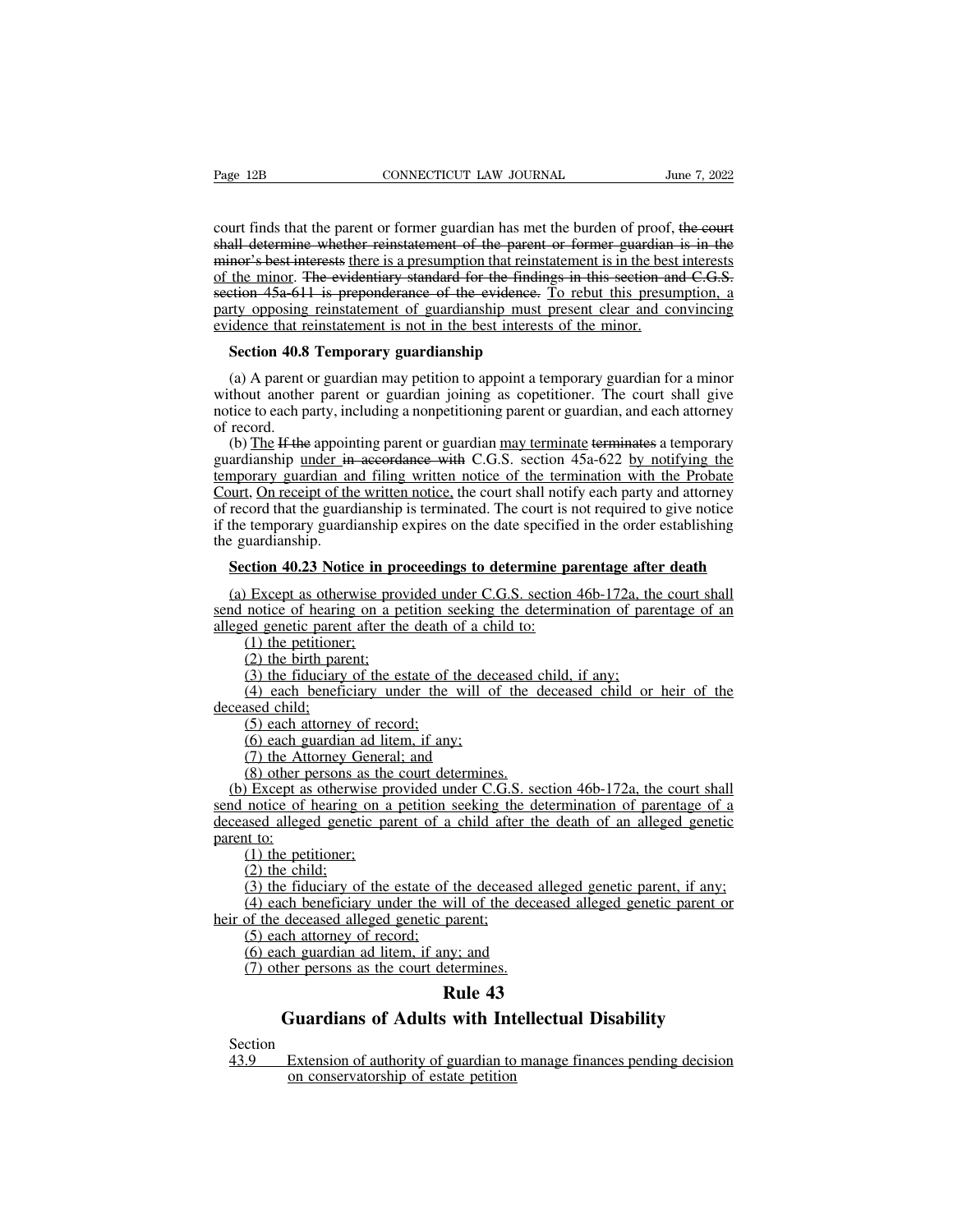e 7, 2022<br>
CONNECTICUT LAW JOURNAL<br>
43.10 Single petition to appoint a guardian with authority to manage finances<br>
and appoint a plenary or limited guardian of an adult with intellectual dis-<br>
ability connecticut LAW JOURNAL Page 13B<br>
Single petition to appoint a guardian with authority to manage finances<br>
and appoint a plenary or limited guardian of an adult with intellectual dis-<br>
and a Extension of authority of guard ability Fraction 43.9 Extension of authority of guardian with authority to manage finances<br>
and appoint a plenary or limited guardian of an adult with intellectual dis-<br>
ability<br> **Section 43.9 Extension of authority of guardian to** 43.10 Single petition to appoint a guardian with authority<br>and appoint a plenary or limited guardian of an adult<br>ability<br>**Section 43.9 Extension of authority of guardian to managements**<br>**On written request of a party, the** 

on Single petition to appoint a guardian with authority to manage finances<br>and appoint a plenary or limited guardian of an adult with intellectual dis-<br>ability<br>Section 43.9 Extension of authority of guardian to manage fina For a single petition to appoint a guardian with additionly to handge mances<br>and appoint a plenary or limited guardian of an adult with intellectual dis-<br>ability<br>**Section 43.9 Extension of authority of guardian to manage f** 677a to manage finances until disposition of a pending decision on conservatorship of estate petition<br>
on written request of a party, the court may extend the authority of a guardian<br>
of an adult with intellectual disabili section 43.9 Extension of authority of guardian to manage finances pending<br>decision on conservatorship of estate petition<br>On written request of a party, the court may extend the authority of a guardian<br>of an adult with int Section 43.9 Extension of authority of guardian to manage finances pending<br>decision on conservatorship of estate petition<br>On written request of a party, the court may extend the authority of a guardian<br>of an adult with int decision on conservatorship of estate petition<br>On written request of a party, the court may exten<br>of an adult with intellectual disability granted purs<br>677a to manage finances until disposition of a pend<br>petition, provided On written request of a party, the court may extend the authority of a guardian<br>an adult with intellectual disability granted pursuant to C.G.S. section 45a-<br>7a to manage finances until disposition of a pending conservator of an adult with intellectual disability granted pursuant to C.G.S. section 45a-<br>677a to manage finances until disposition of a pending conservatorship of estate<br>petition, provided that such authority shall not exceed the 677a to manage finances until disposition of a pending conservatorship of estate<br>petition, provided that such authority shall not exceed the authority granted in<br>the original decree and the extension may not exceed 60 days

(a) If a periginal decree and the extension may not exceed 60 days. The court may<br>t on the request without notice and hearing.<br>Section 43.10 Single petition to appoint a guardian with authority to man-<br>e finances and appoi and the request without notice and hearing.<br>
Section 43.10 Single petition to appoint a guardian with authority to man-<br>
age finances and appoint a plenary or limited guardian of an adult with<br>
intellectual disability<br>
(a) Section 43.10 Single petition to appoint a guardian with authority to man-<br>age finances and appoint a plenary or limited guardian of an adult with<br>intellectual disability<br>(a) If a petitioner simultaneously files a petition Section 43.10 Single petition to appoint a guardian with authority to age finances and appoint a plenary or limited guardian of an adul intellectual disability<br>(a) If a petitioner simultaneously files a petition for appoi (a) If a petitioner simultaneously files a petition for appointment of a guardian<br>
(a) If a petitioner simultaneously files a petition for appointment of a guardian<br>
an adult with intellectual disability, whether plenary intellectual disability<br>
(a) If a petitioner simultaneously files a petition for appointment of a guardian<br>
of an adult with intellectual disability, whether plenary or limited, and a petition<br>
to appoint a guardian with t files a petition for apportively, whether plenary or<br>
rity to manage finances<br>
petition subject to one 1<br>
rate filing fee for a petition<br> **Rule 44**<br> **Rule 44**<br> **Rule 44**<br> **Rule 44** If a petitioner simultaneously files a petition for appointment of a guardian<br>
adult with intellectual disability, whether plenary or limited, and a petition<br>
oint a guardian with the authority to manage finances of the ad

**Solution:** It is a single petition subject to one filing fee.<br>
(b) The court may charge a separate filing fee for a petition under subsection<br>
if the court determines that it is necessary to hear the petitions separately.

The court may enarge a separate rung ree for a permon under subsection<br>if the court determines that it is necessary to hear the petitions separately.<br>**Rule 44**<br>Commitment for Treatment of Psychiatric Disability<br>Section 44 **From attenuous and it is necessary to near are periodis separately.**<br> **Rule 44**<br> **Commitment for Treatment of Psychiatric Disability**<br>
Section 44.1 Confidentiality of psychiatric commitment proceeding<br>
The court shall exc **EXECUTE: Reference 144**<br> **Commitment for Treatment of Psychiatric Disability**<br>
Section 44.1 Confidentiality of psychiatric commitment proceeding<br>
The court shall exclude a person who is not a party or an attorney for a **Commitment for Treatment o**<br>**Section 44.1 Confidentiality of psychiat**<br>The court shall exclude a person who is n<br>from attending or participating in any hearing of<br>psychiatric disability under C.G.S. section<br>17a-495 throug **COMMET CONSTREET CONSTREET CONSTREET AT CONSTREENT CONSTREENT AT CONSTREENT AND AT CONSTREENT AND A PARTY AT A PATH AND SURVEY SURVEY AT A party or an attorney for a party attending or participating in any hearing relati Section 44.1 Confidentiality of psych**<br>The court shall exclude a person who if<br>from attending or participating in any hearing of psychiatric disability under C.G.S. sect<br>17a-495 through 17a-528, except that:<br>(1) a parent (2) a conservator or guardian of the respondent may participate in the hear-<br>(2) a participating in any hearing relating to commitment for treatment<br>ychiatric disability under C.G.S. sections 17a-75 through 17a-83 or sect The court share<br>from attending or pa<br>of psychiatric disab<br>17a-495 through 17<br>(1) a parent of<br>participate in the he<br>(2) a conservating; and<br>(2)(3) the court (A) on requ differentially of participating in<br>ychiatric disability under C.<br>495 through 17a-528, excep<br>(1) a parent <u>or guardian</u> of<br>cipate in the hearing;-and<br>(2) a conservator or guardia<br>and<br>(2)(3) the court may:<br>(A) on request of

The respondent of the respondent who is under the age of 16 may<br>
is through 17a-528, except that:<br>
a parent or guardian of a respondent who is under the age of 16 may<br>
ate in the hearing; and<br>
a conservator or guardian of

hearing;<br>(B) after considering any objection of the respondent, permit a relative

(B) a partial of a respondent who is under the age of 10 may<br>ate in the hearing; and<br>it are considering any considering approach as person to participate in the<br>example of the respondent, permit a person to participate in participate in the hearing,  $\frac{1}{2}$  (2) a conservator or guardian of the respondent may participate in the hearing;<br>
(A) on request of the respondent, permit a person to participate in the hearing;<br>
(B) after considerin  $\frac{(2)}{2}$  a conservator diag; and  $\frac{(2)}{2}$  the court ma<br>
(A) on request (A) on request (B) after consid<br>
or friend who is interes<br>
hearing; and (C) permit a wit (A) on request of the respondent, permit a person to particles<br>
(A) on request of the respondent, permit a person to particles<br>
(B) after considering any objection of the respondent, perm<br>
d who is interested in the welfa mediant, permit a person<br>
bjection of the responder<br>
relative of the responder<br> **Rule 45**<br> **Rule 45**<br> **Rule 45**<br> **Rule 45**<br> **Rule 45** quest of the respondent, permit a person to participate in<br>considering any objection of the respondent, permit a relationer<br>steed in the welfare of the respondent to participate in<br>t a witness to attend any part of the hea

- Section<br>45.1 Confidentiality of proceeding for <u>medication to treat psychiatric disabil-</u> (C) permit a withess to attend any part of the nearing.<br> **Rule 45**<br> **Proceedings for Medication and<br>
Treatment of Psychiatric Disability**<br>
Section<br>
45.1 Confidentiality of proceeding for <u>medication to treat psychiatric di</u> **EXECUTE:**<br> **EXECUTE:**<br> **EXECUTE:**<br> **EXECUTE:**<br> **EXECUTE:**<br> **EXECUTE:**<br> **EXECUTE:**<br> **EXECUTE:**<br> **EXECUTE:**<br> **EXECUTE:**<br> **EXECUTE:**<br> **EXECUTE:**<br> **EXECUTE:**<br> **EXECUTE:**<br> **EXECUTE:**<br> **EXECUTE:**<br> **EXECUTE:**<br> **EXECUTE:**<br> **EXECU Example 19 Audio recordings for Medication and<br>
Treatment of Psychiatric Disability<br>
45.1 Confidentiality of proceeding for <u>medication to treat psychiatric disabil-</u><br>
ity or shock therapy <del>or medication to treat psychiat**</del> **Proceedings for Medication and<br>Treatment of Psychiatric Disability**<br>Confidentiality of proceeding for <u>medication to treat psychiatric disabil-</u><br>ity or shock therapy or medication to treat psychiatric disability<br>Audio rec **Exament of Psychiatric Disability**<br>Section<br>45.1 Confidentiality of proceeding for <u>medication to treat psychiatric disability</u><br>45.2 Audio recording of proceeding for <u>medication to treat psychiatric dis</u><br>ity or shock ther
- 
-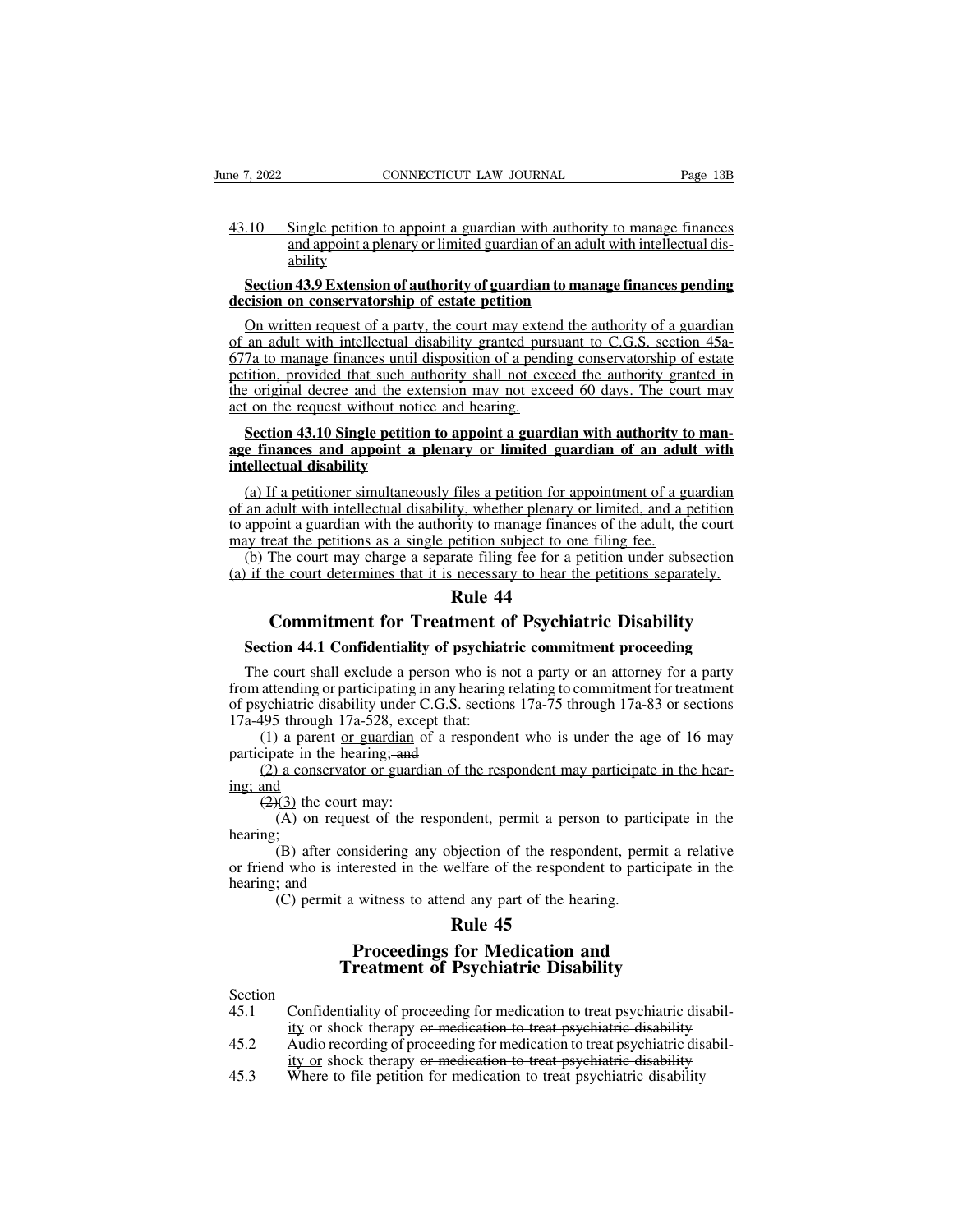- EXECUTE THE CONNECTICUT LAW JOURNAL June 7, 2022<br>
45.4 Notice of hearing on petition for medication to treat psychiatric disability<br>
45.5 Petition for shock therapy
- 

# Page 14B CONNECTICUT LAW JOURNAL June 7, 2022<br>45.4 Notice of hearing on petition for medication to treat psychiatric disability<br>45.5 Petition for shock therapy<br>**Section 45.1 Confidentiality of proceeding for medication to Section 45.4** Connectricurged Moderation 10 URNAL June 7, 2022<br>
45.4 Notice of hearing on petition for medication to treat psychiatric disability<br> **Section 45.1 Confidentiality of proceeding for <u>medication to treat psych**</u> **Example 1415** CONNECTICUT LAW JOURNAL June 1, 2022<br>
45.4 Notice of hearing on petition for medication to treat psychiatric disability<br>
45.5 Petition for shock therapy<br> **Section 45.1 Confidentiality of proceeding for medic**

45.4 Notice of hearing on petition for medication to treat psychiatric disability<br>45.5 Petition for shock therapy<br>**Section 45.1 Confidentiality of proceeding for <u>medication to treat psychiatric</u><br>sability or shock therapy** 45.4 Notice of hearing on petition for medication to treat psychiatric disability<br>45.5 Petition for shock therapy<br>**Section 45.1 Confidentiality of proceeding for medication to treat psychiatric**<br>disability or shock therap 45.5 Petition for shock therapy<br>Section 45.1 Confidentiality of proceeding for <u>medication to treat psychiatric</u><br>disability or shock therapy or medication to treat psychiatric disability<br>(a) Except as provided in subsecti Section 45.1 Confidentiality of proceeding for <u>medication to treat psychiatric</u><br>disability or shock therapy or medication to treat psychiatric disability<br>(a) Except as provided in subsections (b) and (c). The the court s Section 45.1 Confidentiality of proceeding for <u>medication to treat psychiatric</u><br>disability or shock therapy or medication to treat psychiatric disability<br>(a) Except as provided in subsections (b) and (c). The the court s (a) Except as provided in subsections (b) and (c), The the court shall exclude a person who is not a party or attorney for a party from attending or participating in a hearing on a petition for medication for treatment of (a) Except as provided in subsections (b) and (c). The the court shall exclude a rson who is not a party or attorney for a party from attending or participating in earing on a petition for medication for treatment of a ps (a) Except as provided in subsections (b) and (c), The life court shall exclude a<br>person who is not a party or attorney for a party from attending or participating in<br>a hearing on a petition for medication for treatment o a hearing on a petition for medication for treatment of a psychiatric disability under<br>C.G.S. section 17a-543(e), 17a-543(f), 17a-543(g) or 17a-543a or a hearing on<br>a petition for shock therapy under C.G.S. section 17a-54 C.G.S. section 17a-543(e), 17a-543(f), 17a-543(g) or 17a-543a or a hearing on<br>a petition for shock therapy under C.G.S. section 17a-543(c), except that: the<br>court may:<br>(b) A conservator or guardian of the respondent shall

(1) on request of the patient, permit a person to participate in the hearing on a permitted to participate nearing on a petition for medication for treatment of a psychiatric disability or hock therapy.<br>The court may:<br>(1) (2) a fluxed increases and the patient of the patient shall be permitted to participate nearing on a petition for medication for treatment of a psychiatric disability or hock therapy.<br>The court may:<br>(1) on request of the (b) A conservator or guardian of the respondent shall be permitted to participate<br>in a hearing on a petition for medication for treatment of a psychiatric disability or<br>for shock therapy.<br>(c) The court may:<br>(1) on request The consideration of medication for treatment of a psychonical permit a permit a person to participate (2) after considering any objection of the patient, permit a is interested in the welfare of the patient to participate **Rule 16**<br>**Rule 46**<br>**Rule 46**<br>**Rule 46**<br>**Rule 46**<br>**Rule 46**<br>**Rule 46** 

External times.<br>
<u>Considering</u> any objection of the patient, permit a relative or friend<br>
d in the welfare of the patient to participate in the hearing; and<br>
a witness to attend any part of the hearing.<br> **Rule 46**<br> **Commit** 

# Instruction, permit a person to participate in<br>the polyocition of the patient, permit a refare of the patient to participate in the l<br>attend any part of the hearing.<br>**Rule 46**<br>**Alcohol Dependency**<br>**Alcohol Dependency**<br>**Ali** (3) permit a witness to attend any part of the hearing.<br> **Section 46.1 Confidentiality of drug and alcohol dependency commitment**<br> **Section 46.1 Confidentiality of drug and alcohol dependency commitment**<br> **Section 46.1 Con proceeding**

(a) Except as provided in subsections (b) and (c), The the court shall exclude a<br>solution who is not a party or attorney for a party from attending or participating in<br>earing on a petition for commitment for treatment of d **Example 18 Section 46.1 Confidentiality of drug and alcohol dependency commitment**<br>proceeding<br>(a) Except as provided in subsections (b) and (c). The the court shall exclude a<br>person who is not a party or attorney for a p **a hearing on 46.1 Confidentiality of drug and alcohol dependency commitment proceeding**<br>(a) Except as provided in subsections (b) and (c). The the court shall exclude a person who is not a party or attorney for a party f Section 46.1 Confidentiality<br>proceeding<br>(a) Except as provided in sub<br>person who is not a party or atto<br>a hearing on a petition for commi<br>except that the court may:<br>(b) A conservator or guardian<br>in the hearing. Section 46.1 Confidentiality of drug and alcohol dependency commitment<br>oceeding<br>(a) Except as provided in subsections (b) and (c). The the court shall exclude a<br>son who is not a party or attorney for a party from attendin proceeding<br>
(a) Except as pro<br>
person who is not a<br>
a hearing on a petitic<br>
except that the cour<br>
(b) A conservator<br>
in the hearing.<br>
(c) The court ma<br>
(1) on request (a) Except as provided in<br>son who is not a party or<br>earing on a petition for covept that the court may:<br>(b) A conservator or guar<br>the hearing.<br>(c) The court may:<br>(1) on request of the re<br>(2) after considering an The responsible in subsections (b) and (c). The line court share better a<br>n who is not a party or attorney for a party from attending or participating in<br>ing on a petition for commitment for treatment of drug or alcohol d The approaches a party of a party is a party in the attending or participating in<br>that the court may:<br>A conservator or guardian of the respondent shall be permitted to participate<br>bearing.<br>The court may:<br>(1) on request of

Example in the court may:<br>
(b) A conservator or guardian of the respondent shall be permitted to participate<br>
in the hearing.<br>
(c) The court may:<br>
(1) on request of the respondent, permit a person to participate in the he (3) A conservator or guardian of the respondent shall be permi-<br>  $\frac{1}{2}$  hearing.<br>
The court may:<br>
(1) on request of the respondent, permit a person to participate<br>
(2) after considering any objection of the respondent, the respondent shall be<br>t, permit a person to pa<br>on of the respondent, pe<br>ondent to participate in<br>any part of the hearing.<br>**Rule 66**<br>aring by Electroni

**Participation**<br> **Participate in the hearing**<br> **Participate in the hearing**<br> **Participate in the welfare of the respondent to participate in the hearing; and<br>
mit a witness to attend any part of the hearing.<br>
<b>Rule 66**<br> **P** 

(2) and considering any objection of the respondent, permit a relative of include erested in the welfare of the respondent to participate in the hearing; and (3) permit a witness to attend any part of the hearing.<br>**Rule 66** 

(3) permit a witness to attend any part of the hearing.<br> **Rule 66**<br> **Participation in Hearing by Electronic Means**<br>
Section 66.1 When participation by electronic means permitted<br>
(a)  $\Theta n$ <u>Unless otherwise prohibited by l</u> **EXECUTE: Record, or on the court may allow participation of CAL When participation by electronic means permitted<br>(a) OnUnless otherwise prohibited by law, on request of a party, or witness, <u>or</u> attorney of record, or o Example 19 Example 19 Example 10**<br> **Example 10**<br> **Example 10**<br> **Example 10**<br> **Example 10**<br> **Example 10**<br> **Example 10**<br> **Example 10**<br> **Example 10**<br> **Example 10**<br> **Example 10**<br> **Example 10**<br> **Example 10**<br> **Example 10**<br> **Exa Participation in Hearing by Electronic Means**<br>Section 66.1 When participation by electronic means permitted<br>(a)  $\Theta n$ Unless otherwise prohibited by law, on request of a party, or witness, or<br>orney of record, or on the cou **Section 66.1 Whe**<br>(a)  $\Theta n$  Unless other<br>attorney of record, or<br>in a hearing, confere<br>(b) In determining<br>shall consider:<br>(1) the importa<br>(4)(2) the nature (1) the importance, subject matter, and nature of the proceeding;<br>(3) the importance, subject matter is own motion, the court may allow participaring, conference or deposition by telephonic or other electronic means of In (1) OnUnless otherwise prohibited by law, on ley of record, or on the court's own motion, the nearing, conference or deposition by telephor In determining whether to allow participation (1) the importance, subject matter, (3) the technology available to the court, parties, witnesses and attorneys of record, or on the court's own motion, the court may allow participate earing, conference or deposition by telephonic or other electronic means